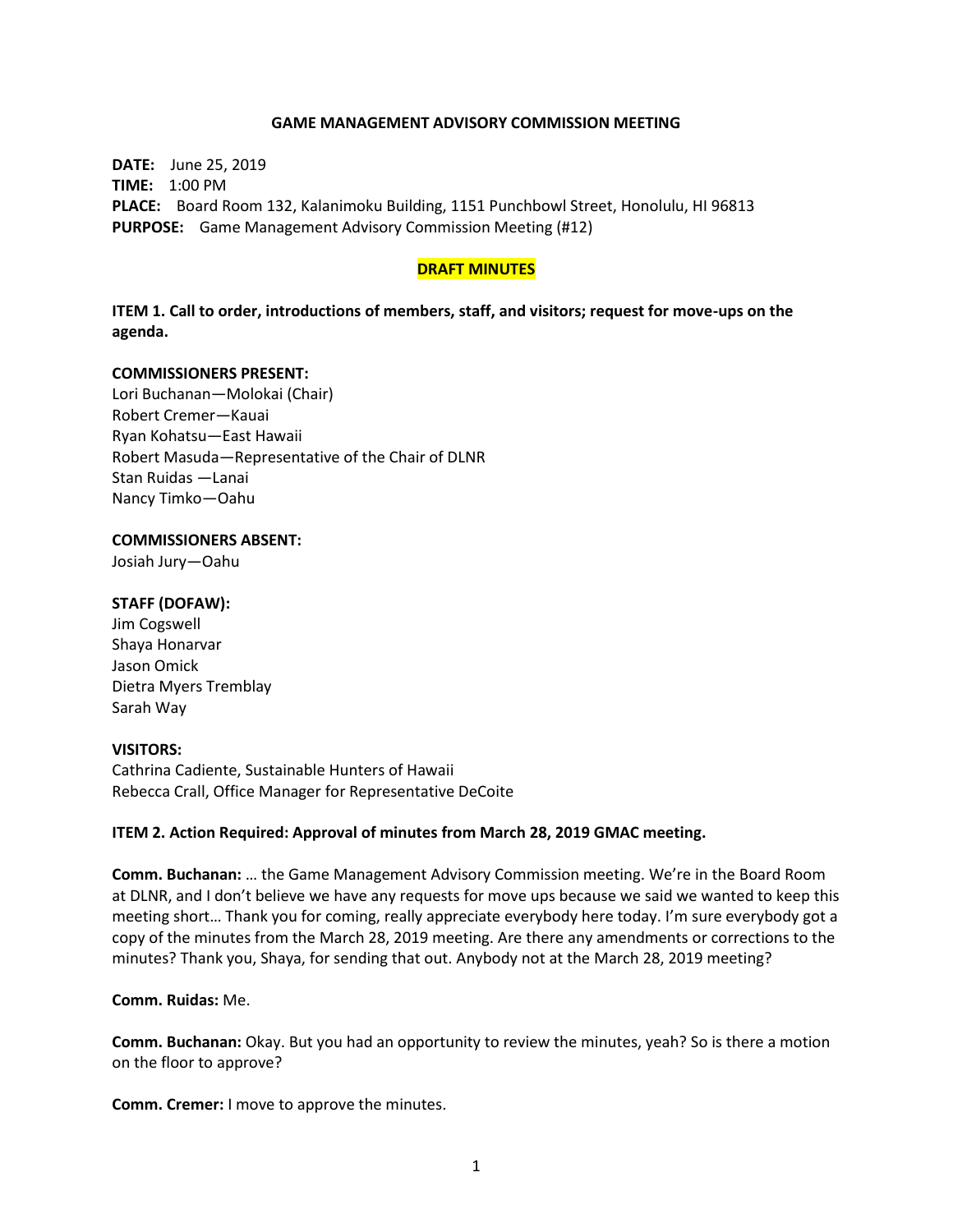**Comm. Timko:** Second.

**Comm. Buchanan:** Okay, moved and seconded. Any discussion? Okay. All those in favor raise your right hand.

UNANIMOUS, MOTION CARRIED.

**Comm. Buchanan:** If this Board is amenable, I wanted to move ITEM 3 to after ITEM 4, because I think the action stuff would be helpful if we heard first from the island representatives, because it might be the same thing. Does anybody have an issue with moving ITEM 4 up? Seeing no opposition, we'll move to ITEM 4.

# **ITEM 4. A short report by each commissioner summarizing their meetings with DOFAW staff on the island that they represent.**

**Comm. Ruidas:** What we've got going on in Lanai is Mouflon season coming up, starting at the end of July until mid-October, nine weekends of rifle. They're doing an aerial survey in September – I forget the date – but that's the fall survey that they do. They have two, spring and fall. I guess we have a Maui guy now?

**Shaya Honarvar:** Yes. His term will start July 1<sup>st</sup>, for the Maui GMAC commissioner. I've been in touch with him but I haven't heard anything back yet.

**Comm. Ruidas:** Other than that, I see that the management plan is being worked on and money has been allocated for the draft. And I think that's all I've got.

**Comm. Buchanan:** Awesome. And are you meeting with staff and working on that plan for Pulama Lanai? They found a consultant, right?

**Comm. Ruidas:** No, they have to go out for bids yet.

**Comm. Buchanan:** Okay, thank you. I can go next. Just recently, I went to Maui because hunters were having access issues, for the pig hunters. And I think they weren't happy with the feedback they were getting. So I called Shane, and Shane and John were nice enough to make time to have a meeting, so we got together about a week and a half ago at the DOFAW baseyard. And I guess the way the access issues in the EMI was being handled was through Jeffrey De Rego, and Jeffrey is no longer doing that for DLNR, so they had to change the system. The ripple effect was that pig hunters were not able to hunt more than once a month, or they had call-in issues with the time, all kinds of other stuff. So Shane and John were really nice in accommodating us, and the result of that meeting was that Shane and John both were going to amend the way they do access, and he already sent out a document with those changes, and in three months they're going to meet again to see if the system is working. So that appeased hunters right now, and they're going to see how that's going to flow, but they also wanted to request additional hunting areas and I told them they have to bring that up at the next meeting with the new rep. And I didn't have the rep's contact, otherwise I would have emailed him everything, and I still need it so I can email him the report and the new access protocols. The new Maui rep, I went to Maui for this meeting, with Maui people.

**Shaya Honarvar:** I can give you the contact info.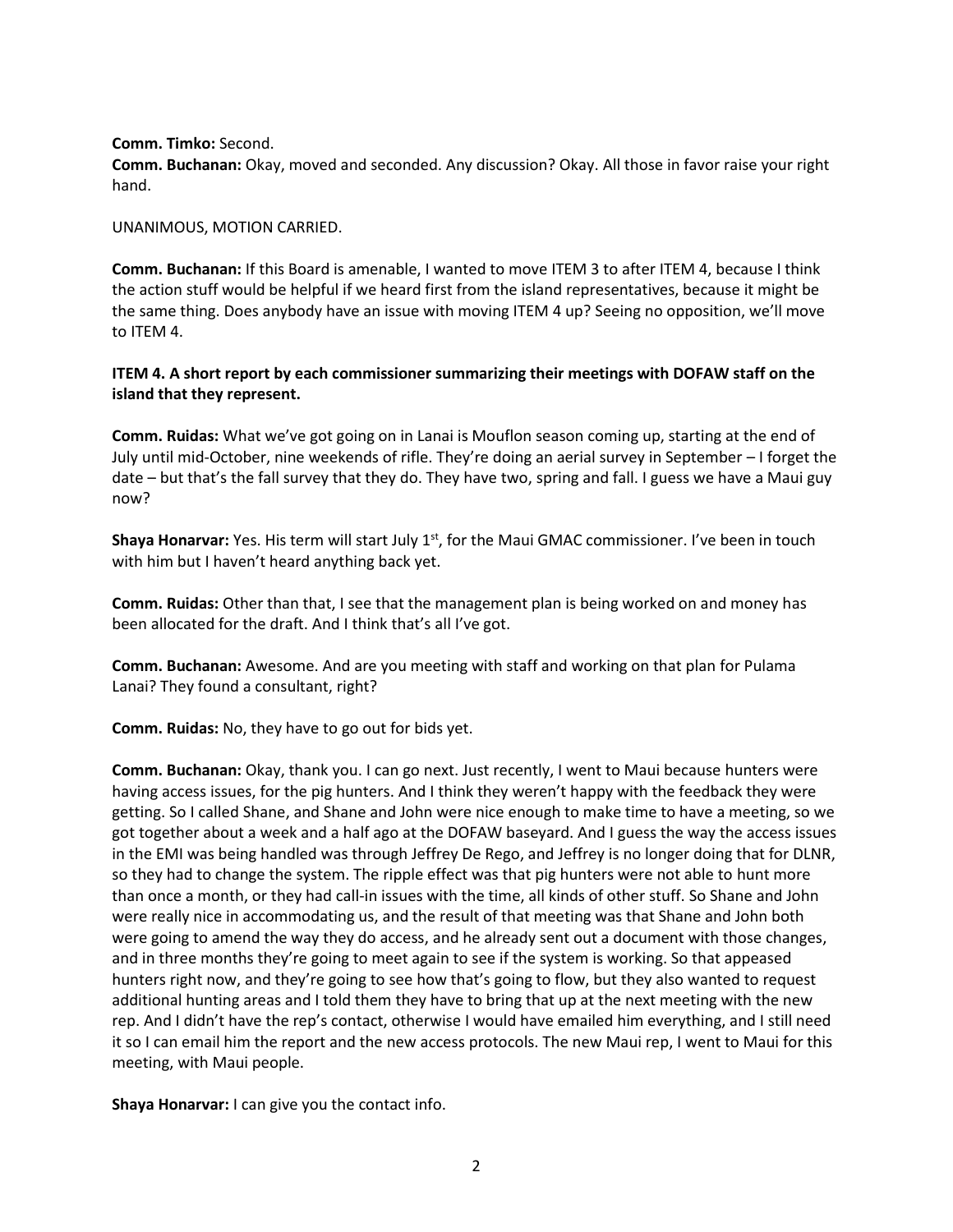**Comm. Buchanan:** I couldn't get a hold of you, I wanted to contact Kalani and tell him to come, so he could get his feet wet right away and at least meet with the pig hunters who were using EMI lands, which is kind of a big area. And I think the issue now, because Mahi Pono is going to be taking over management of all the sugar cane fields, yeah? So it's an emerging issue. I don't know what to say about Molokai, it's speculation, and it could be summer or that I'm paying attention more, but it seems like we have an explosion of hunters, and an explosion of people from Molokai and outside of Molokai taking paid hunts. They're on YouTube, they're everywhere. They're mainland people, we're catching people just randomly walking in fields, they're wandering into people's back yards in the homestead – I mean, people come out and they're sitting on their porch. They're lost. You know Molokai people, they're not in your face, so they're just like "do you need help?" Molokai Ranch has moved to lease out more of their lands that currently were never in inventory for leasing for hunting. The ranch has normally done their own in-house ranching, and now they have multiple outfitters running hunts. And those outfitters are clashing now with the Molokai hunter boys or whoever's going who thought that they could just hunt all the time. So areas that people knew were open or weren't being managed for hunting is now being leased out for commercial hunts, and that's why I sent the email to you, asking you who were registered outfitters, because registered outfitters in the state of Hawaii have to file reports. And my guess is none of these people are filing reports. We just had an increase in DOCARE officers on Molokai, we went from one to three; let's just say we've been calling them a lot, and I don't know how they've been handling that. And then again it's summer, so I don't know if it's just because it's summer that there's this huge uptick. If you go to the airport, you have hunting and fishing going in and out, in and out at the airport all day long, everybody has their buck, everybody has their stories. One person told me it's because where they used to hunt, they're not allowed to hunt. So where they used to hunt, Moku o Keawe or Lanai or Kauai or whatever, they're having difficulties, and here Molokai is this open system of "just come, there are plenty of deer." That's what we're going through right now, so it's an emerging issue. One I'm glad the next person will have to deal with, but I can help. And if we have to go back to the old days of game warden, because I grew up with a game warden… I guess now we're really going to have to sit down with Shane and John and really look at the impacts of having an open system without regulation. So that's what we're experiencing now on Molokai, and it's not only from that, every canoe race is now passing through Molokai, so we went from five to maybe thirty-five in the past two or three years. Same stuff that everybody else is going through. That's the Molokai report.

**Shaya Honarvar:** May I just add something about the guides? We're going to put the names and phone numbers on the website, we asked the AG and they said it was okay to do that.

**Comm. Buchanan:** You guys used to have them on the website.

**Shaya Honarvar:** Yes. Right now when I look at the website it's just one page explaining how to do it, but it doesn't have a section for how to report or who are the people listed. But we are going to try to change both of those things and Jason has contacted all the districts, and we now have a list of the 2019 registered guides in hand. But they're all expiring in the next five days or so.

**Jason Omick:** People are buying for FY20 now.

**Shaya Honarvar:** I didn't want to put this online right now because it will no longer be valid in five days.

**Jason Omick:** We need to add some language. In the rules, it talks about reporting a lot but in the permit it doesn't clearly say "hey, you have to do this," so we're going to initiate a system where when people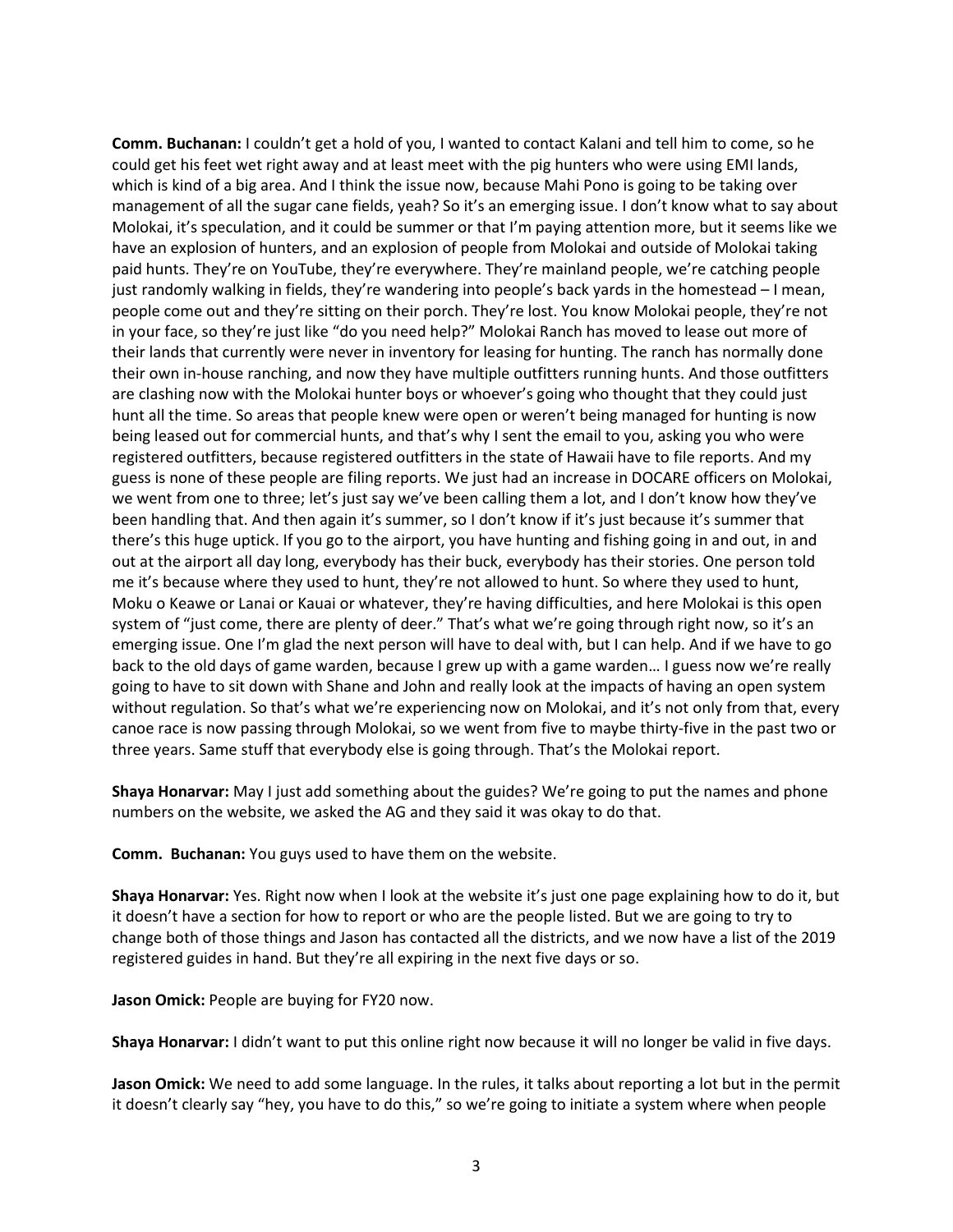apply for a new year's guide license, make sure they have the report from last year before they get the new one and stuff like that. 85% of the people are reporting, but I think there's a little…

**Rebecca Crall:** Is there a way to report a violation, like if you're a homeowner comes up to their porch and there's someone sitting there who didn't have permission to be on their land, is there a way for them to…

# **Jason Omick:** Call DOCARE.

**Comm. Buchanan:** So how we've been handling it is, number one they're trespassing on private property, so you can call Molokai Police Department, and they will respond to a trespass. The second part is if they're hunting, then you can call DOCARE to handle the whole "Are you a registered hunter? Who's taking you hunting?" All that kind of stuff. And then besides that, Molokai we blast them all on Facebook, this knock-down drag-out beef on Facebook about these hunters wandering into people's backyards. But I wanted to talk about the guides, and it wasn't on the agenda today, maybe it can be on a future agenda, because I don't know what they're paying. The fee is so nominal, like \$20. Like "here, you got \$20, come to Molokai with deer. To shoot your deer is \$600, for one female. And if you like a nice buck, you're going to pay \$1500-2500. So when does that money of a commercial entity get taxed or come back and go back into a fund for game enhancement or resource protection, or something like that, why not? I mean, if this is a big commercial business… I looked at your numbers, you guys had 2,800 deer, 2,200 applicants, you guys were so busy nobody could find a house to stay in on Lanai, right? And then you have your Mouflon. You said you guys make three million dollars a year off of the hunts, that goes directly to whom?

**Comm. Ruidas:** The local economy and even the state, because you have to pay for airlines and all that kind of stuff.

**Comm. Buchanan:** Okay, so when you're a guide and you're making commercial money, you know, like short-term rentals: where is the tax on this going to go back into the resource?

**Comm. Ruidas:** So the guided hunts, is that only on Molokai ranch?

Comm. Buchanan: No. In your legislative reports, we talk about private hunts, that the game animal belongs to the public. Even if it's on private land, it still belongs to the public. That's why everyone is scratching their head, because we don't know how they're going to tax stuff and do stuff. And all the leases coming up…

**Comm. Ruidas:** Did someone buy Molokai ranch?

**Comm. Buchanan:** I heard rumors that somebody might have bought the ranch, but nobody has said anything yet. Do you know anything?

**Comm. Masuda:** I'm looking to you for answers. **Comm. Buchanan:** I don't know if my representative's office knows something… **Rebecca Crall:** We know it's been for sale forever, that's all I know.

**Comm. Buchanan:** Oh okay, I heard a rumor. Anyway, that's the issue the hunters have right now. And then too the DLNR DOFAW lands, all the fencing is done in the forest, so now the ATV and the younger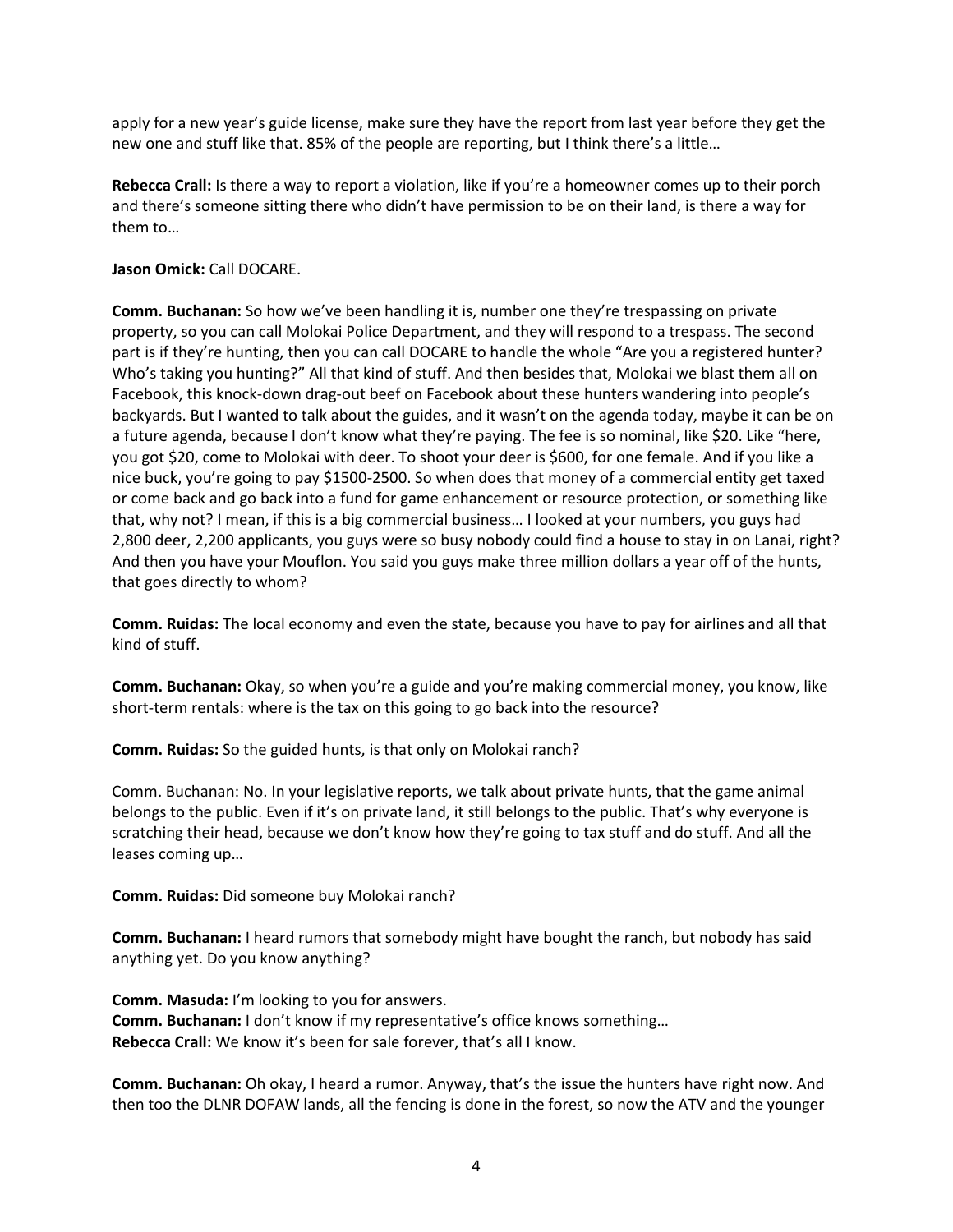generation, they just drive right around locked gates, and it's kind of a free for all. The community has been pressing our councilwoman at her once a month meetings to organize some type of organization to address that. And then Molokai Lanai Soil Water Conservation District, we tried but it never works. So we'll see.

**Comm. Cremer:** How much does a permit cost to run a guided hunt? **Jason Omick:** \$25. **Comm. Buchanan:** \$25! You better open business tomorrow! **Jason Omick:** I think there needs to be some talk about commercial activity in a Forest Reserve. **Comm. Cremer:** I'm not saying tear their ears off, but \$25? For the year? **Jason Omick:** Yeah. I think that's an old school price from a long time ago. **Comm. Buchanan:** I was really disappointed when I heard that.

**Comm. Cremer:** I've heard rumors on Kauai, and I don't have concrete evidence, rumors that they charge \$350 for a sow, \$500 for a boar that is not a trophy, and \$1,200 for something that they're going to take as a trophy.

**Jason Omick:** There's stuff like that on the internet in a few places. I was pretty amazed seeing some of those searches.

**Comm. Cremer:** So the guides can only be on private land? Or they can go on State land?

**Comm. Buchanan:** They're paying them for the permit. So it's on public state land, they're getting the permit from there.

**Comm. Ruidas:** For the Island of Lanai, if you're a guide, you have to apply with the hunter at the time of application. But if it's just open season like you guys have, then I think you can go anytime.

**Comm. Buchanan:** The other thing, I don't know how long it's going to take for the community to get lash back, but since one of those big leases is to a person that used to do USDA certified venison, but that was not cost effective or easy or whatever for whatever reason, so now they're doing that same thing that Haleakala and Ulupalakua are doing, which is deer for the pet food industry. So that's not going over well either with my community. At the same time, my understanding is that they're doing full-on eradication in order to balance off the pastures for cattle grazing and the deer. So they have this carte blanche to just dispatch as many animals as they can every night, so I'm assuming they have a wildlife control permit, but I don't know that, so I need to contact DLNR to find out who has wildlife control permits, who can hunt at night, and all that kind of stuff. So everything just seems to be hitting all at once, went from 0-60.

**Comm. Cremer:** I tried to get ahold of my representatives the last couple weeks, never had a chance to talk to them. I talked to them maybe about a month ago. Right now we have goat season going on on Kauai and the deer is open for tags and permits. I never found out how much game came out, I know the Unit A section is where there is the most game as far as goats, and the lease is still in the sky, maybe on the moon right now. I'm not sure what's going to happen, but I can tell you guys this is my last commission meeting. It's something I asked from the beginning, the first meeting I came, I hope you guys are going to work on trying to get a lease, or trying to work on doing a trade. I know it's not easy to do, but we've been talking about this for two years already and I never got one speck of information saying "Okay, we've got something going."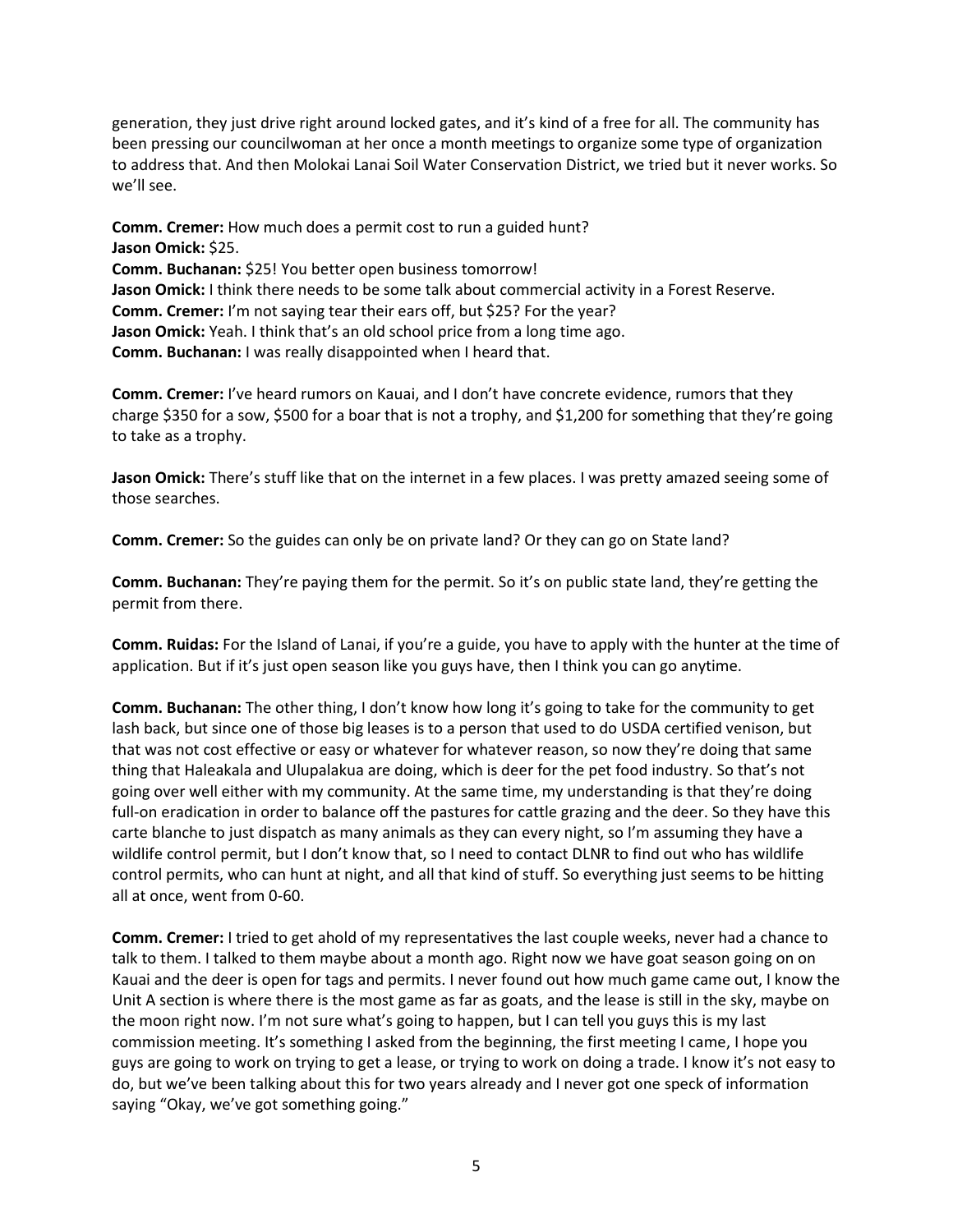**Jason Omick:** With DHHL?

**Comm. Cremer:** Yeah, we're talking with DHHL, this is what happened.

**Comm. Masuda:** Robert, I can tell you that as reported previously, we did put in a request, and we have been attempting to either affect a trade or at lease renew the license. My understanding is that DHHL has been working on renewing the license because that's a quicker thing to do, and as far as a trade, I've worked with our Land Division to try to identify anything that would be attractive to DHHL so that we can trade, and I've also put in a request for our attorneys to take a look at how you can affect a set-aside trade in any way that involves DHHL land, because DHHL land, in order to move out of DHHL management, has to go through an Act of Congress, I'm not kidding, to move land around whether it's for trade or whatever. But it's not been abandoned or forgotten. Everything I've told you just now is stuff that's happened since I've come on GMAC. I haven't gotten my answers either, otherwise I'd be calling you on the telephone if they told me got DHHL land available for a trade. I've met with them personally and have offered to look actively at whatever land they might identify in our inventory.

**Comm. Cremer:** The sad situation about this all is the water that they get is the people's water that comes from the mountain, which you guys control. They want to do something, then we should negotiate. We hold the ball in our hands as the people.

**Comm. Masuda:** The water, as you can understand from the recent activity on the news around water rights, is a little more complicated than "since the water comes from State land, we have the right to use that as a negotiating tool." We cannot do that.

**Comm. Cremer:** So the water that is going to be used is not going to be used for farming, it's going to be used for a hydro-plant that KIUC is involved with that's going to be used for…

**Comm. Masuda:** I don't know, I'm not informed on that. All I know is that we cannot use the water for negotiating a thing with another agency.

**Comm. Cremer:** What about a private entity like KIUC? **Comm. Masuda:** I don't know. We can find out.

**Comm. Cremer:** Because if it was for farming for the Hawaiian people I'd have no problem with that, but this is for a business. The only profit the Hawaiian people are going to get from this is the lease that KIUC is going to pay for the land, like they did with all the solar farms on Hawaiian Homelands. The Hawaiian people get no benefits except for the lease, which is peanuts, practically. If the water was for the Hawaiian people I'd have no problem.

**Comm. Masuda:** This isn't an issue I'm familiar with.

**Comm. Cremer:** And if we cannot get the section that they don't want, I'm hoping that someday after I leave this commission today I'll hear that you guys are fighting to get the section that they're not going to do a business on.

**Comm. Masuda:** I understand, a big portion of the section you're talking about is not good for farming or residents or anything, so it's kind of on a hillside. We've been pushing. If it were up to us it would be done already. And I'm sorry you're not continuing, because I would appreciate your continuing guidance here. But that's not up to me, that's up to you.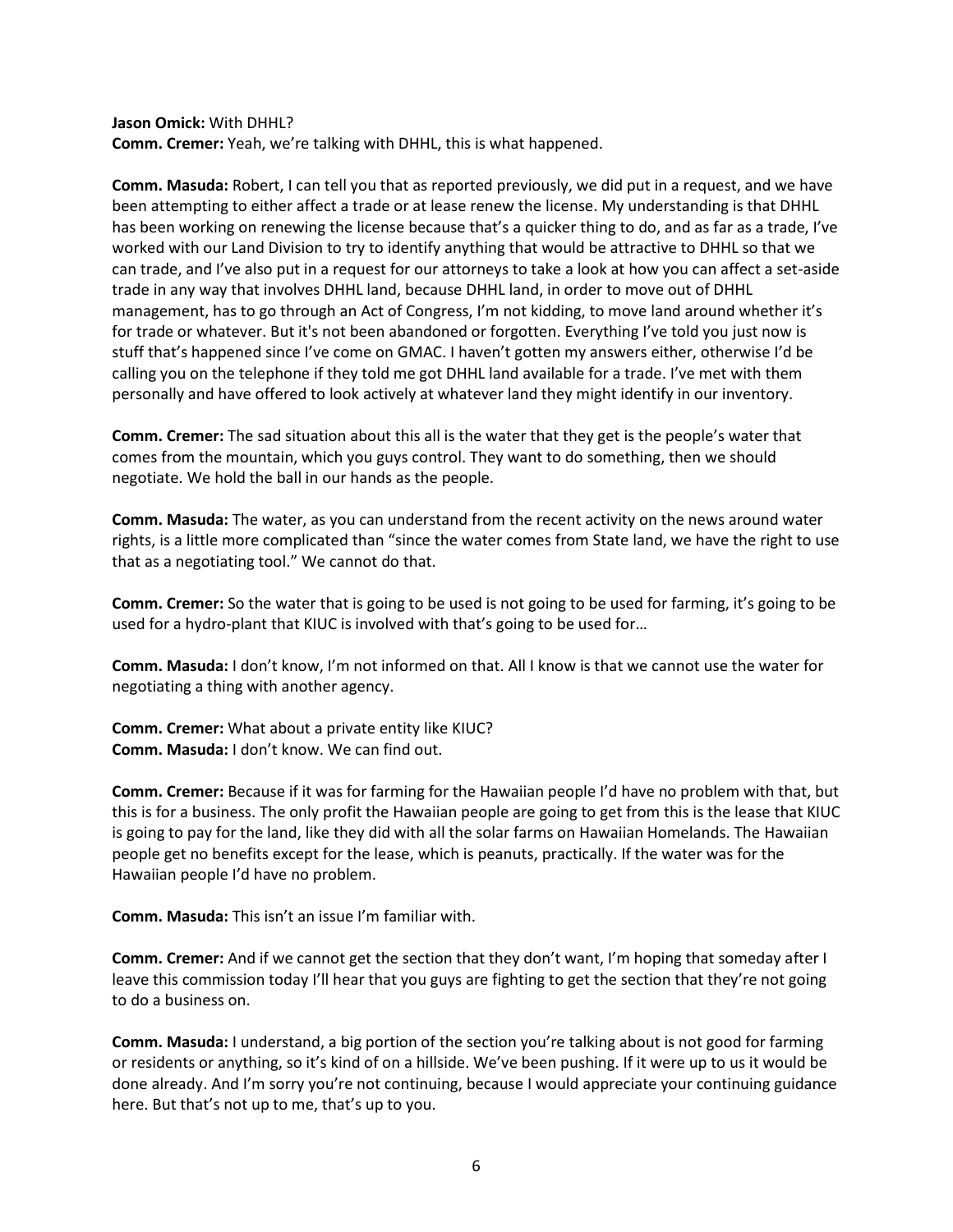**Comm. Buchanan:** You're not continuing because you never reapplied? **Comm. Cremer:** Never reapplied. **Comm. Buchanan:** But you're in an interim basis because no more… right, Shaya? **Comm. Cremer:** I'm not going to reapply though.

**Comm. Buchanan:** But you can sit as an interim...

**Comm. Cremer:** Because honestly, on the record, I'm more successful off of this commission than on this commission, because I have to be civil over here, I have to do things the right way. I'm not saying I do things the bad way, but my tongue has to be held more than I usually want to have it. I think we wasted a whole lot of money on this commission with very little success. The reason for this commission was so that we could work together with the Administration, and it seems as though the Administration does not want to budge an inch for us. From the beginning, I didn't ask for you to stop protecting the plants, I asked for balance. There's no balance in the Department of Land and Natural Resources. There's no game management plan even started since I came here. It's been thrown around, I've heard about a game management plan from when I was 15 years old, I'm 52, still none. It's in the laws that we should be making a game management plan. Like I said, I don't want to stop protecting the plants, I just want to protect the resources for my future generations. And it's so sad how this commission didn't even get across this table. It hurts me actually, I literally want to cry. I'm not going to stop coming to these meetings even if I'm not on the commission, even if I have to pay my own plane fare, because it is important to me. I was on the plane with Jimmy Tokioka this morning, and we talked a lot. And if I have to go knock on Senate President Kouchi's door and make him put things in resolution and law, then I will. I don't know how you guys feel about this, but this is a touching situation for me. I cannot see myself taking off of work, spending vacation hours that I could use to spend with my grandkids fishing, hunting or whatever, and I'm not getting any ground. This commission, you bring handcuffs and put us all together in handcuffs, we're not able to do anything. I don't know how the rest of the commission feels, but that is how I feel. From the beginning I said I was not going to give up. I talked to my wife long and hard, four, five, six weeks ago, over and over, and it's not worth my time, and most important it's not even worth the people's money for us to be here. It's a losing battle, what we're doing here, and the intent for this commission and the intent for the legislation making this commission, and the deal the DLNR made with Yamane and the rest of the reps about why this commission took place, about aerial shooting, and you guys made a deal that you guys were going to stop the plan on Kauai, that you guys would have the plan made in one year. That never took place. I'm sorry for venting, but I had to get that off my chest. You can go on, thanks you.

**Comm. Timko:** I received no response from Jason Misaki, so for the next meeting I would really like an update from Marigold on Kuaokala.

**Comm. Buchanan:** Nancy, remind me what you guys are doing? **Comm. Timko:** The missile defense radar station taking over our bird land.

**Comm. Buchanan:** Is that the one on top of Kaena? That's what you guys call it, on the way up to Peacock Flats? That's the one that has open hunting, yeah?

**Jason Omick:** [indiscernible] game mammal up there, Kuaokala. **Comm. Buchanan:** 200-some acres up there, yeah? **Jason Omick:** I don't know the footprint of that.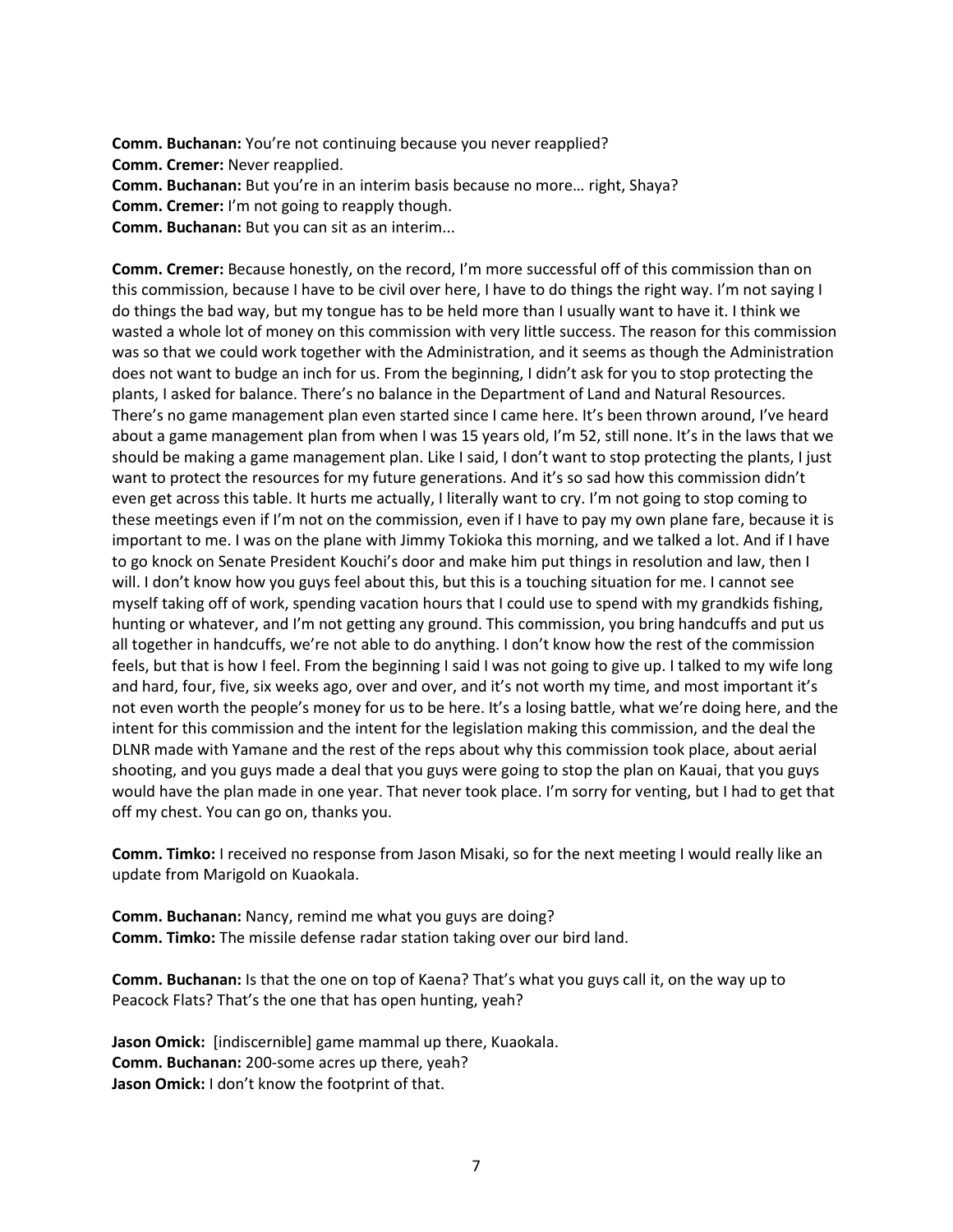**Comm. Buchanan:** Deputy, do you have any update on that?

**Comm. Masuda:** I don't recall the amount of acreage involved in that. My understanding is that the amount of acreage is not a larger amount than we can expand. So in other words, how big is that game management area, that hunting area?

**Comm. Ruidas:** I thought the footprint was 160 acres.

**Comm. Masuda:** Whatever is taken out of that for the defense use was going to be replaced with other hunting areas, is my understanding, so there will be no net loss.

**Comm. Buchanan:** Except if you're from Waianae and you want to hunt Waianae, you'd have to hunt someplace else.

**Comm. Masuda:** I understand that area has enough area that we can expand elsewhere. But I will be happy to present a request and get the exact acreage.

**Comm. Buchanan:** Nancy, do you folks use it? Does the SCI use it?

**Comm. Timko:** We have members who bird hunt, but it's fewer and fewer every year because of the lack of birds, and access by the military giving the hunters a hard time about getting on the property. So it's fewer and fewer, you have some die-hard older hunters, but hardly any of the younger hunters go up there.

**Comm. Buchanan:** I thought the process was, you come up here to the third floor, you sign in, you can get one of the week's passes to go up to the Peacock Flats…

**Jason Omick:** She's talking about going up to the radar station on the military side, on the west side. **Comm. Buchanan:** Oh, the other side.

**Jason Omick:** There are two ways to get up there. Most people go in the way she's talking about because you don't have to have four-wheel drive, so most everyone goes to the radar tracking stations and gets up from the military and then head up.

**Comm. Buchanan:** Okay, so from the Waianae side, you have to go through a station too, and then you drive up…

**Jason Omick:** That is the station on the Waianae side.

**Comm. Masuda:** The access to the Air Force satellite tracking thing is on the Waianae side. Peacock Flats is on the Dillingham Fields side.

**Comm. Buchanan:** And you can access that from the Dillingham Fields side. **Jason Omick:** I think you can hike and walk and bike up there, but I don't know if you can drive… **Comm. Buchanan:** You cannot drive and go to Peacock Flats and camp from Dillingham Fields side. **Jason Omick:** You need to get your permit…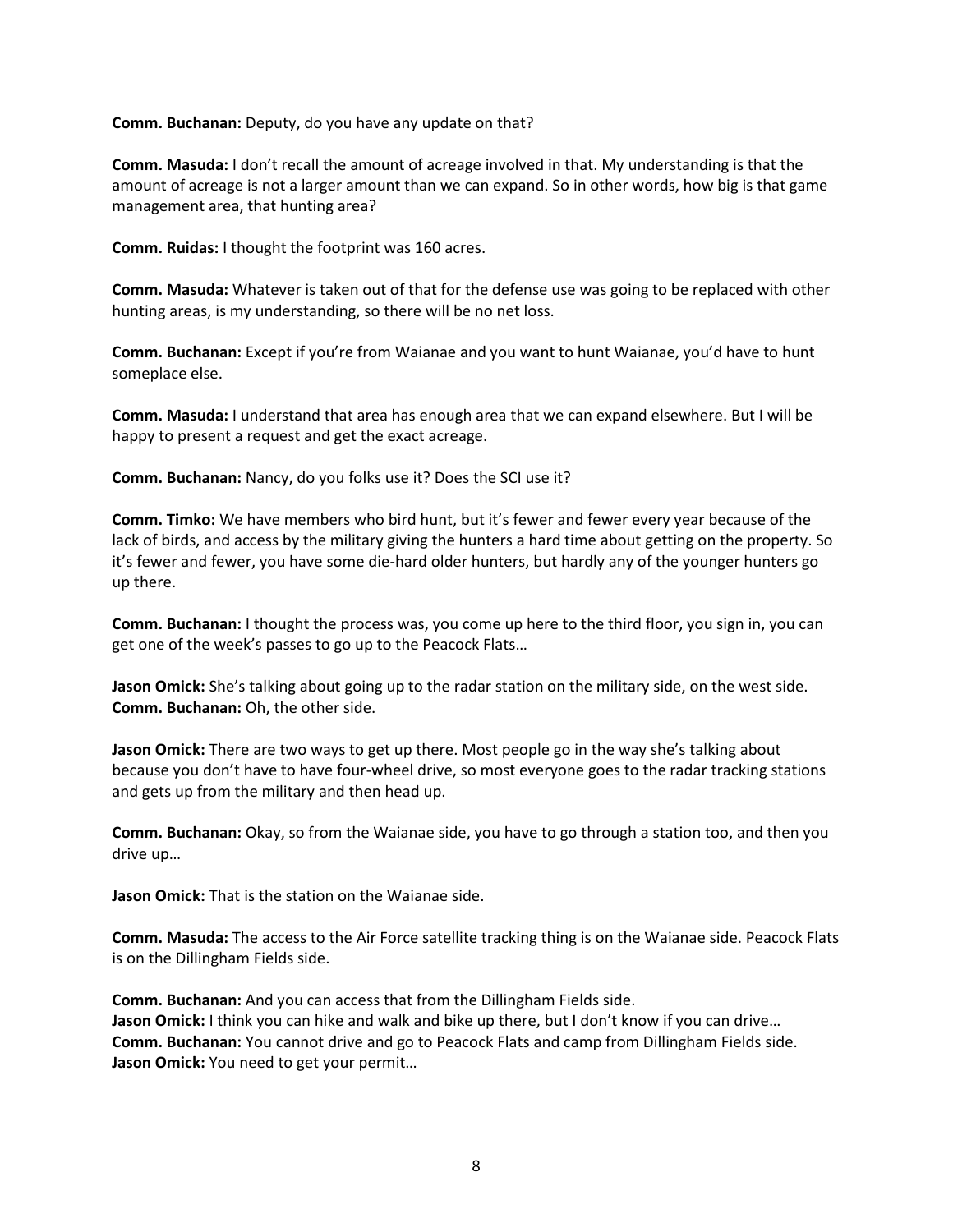**Comm. Masuda:** We've always walked up Kealia Trail to get up from Dillingham Field. The only way that I can think of that you can get up the side of the mountain from that side is the road that goes up to the summit.

**Jason Omick:** The [indiscernible] site up there. **Comm. Masuda:** It's the only road that goes up there.

**Comm. Buchanan:** So when that happens, we're not going to have access anymore on the Waianae side to get past that gate and drive up that road and look down at the beach and then go up by the big ball at the top, right? That's going to stop.

**Jason Omick:** Why would that stop? **Comm. Buchanan:** Because you're giving away access to the military.

**Jason Omick:** Oh no, I think this whole thing that you guys are talking about is the footprint of the structure that's going to go up for the defense site in the hunting area, but no, that's not going to…

**Comm. Masuda:** That's above the driveway.

**Comm. Buchanan:** So you're still going to have hunting up there? Okay, I thought you were doing away with that.

**Comm. Masuda:** And the driveway which is a military installation road is still being made available for public access. There are two gates I think, that's at least my understanding.

**Comm. Buchanan:** But then we come in and get a pass from you folks that we show to the guards?

**Jason Omick:** We give passes for Peacock Flats, yes, for camping, that's one thing on Mokuleia side. If you want to go hunting, you're entering on the Waianae side and going up.

**Jim Cogswell:** There's no special permit from us. **Jason Omick:** You have your hunting license, you go stop at the station. Just like PTA, probably.

**Comm. Masuda:** If you don't have a hunting license then you cannot… that's your gate pass. So the military is acknowledging the hunting license as a pass.

**Comm. Buchanan:** I saw people hiking up there too, so we give passes too then?

**Jason Omick:** We give camping passes, and you can go hiking up there, it's a Forest Reserve, anybody can go up there. If you're going up there with a gun, you're going to have to have your hunting license.

**Comm. Buchanan:** So I can get past the military gate keeper if I get a pass from you guys, right? **Jim Cogswell:** A hunting license.

**Comm. Buchanan:** No, you said I could go camping. But the road is to Peacock Flats. Eventually if you can make it up that road you end up at Peacock Flats, right?

**Comm. Masuda:** I don't think the road goes to Peacock Flats, does it?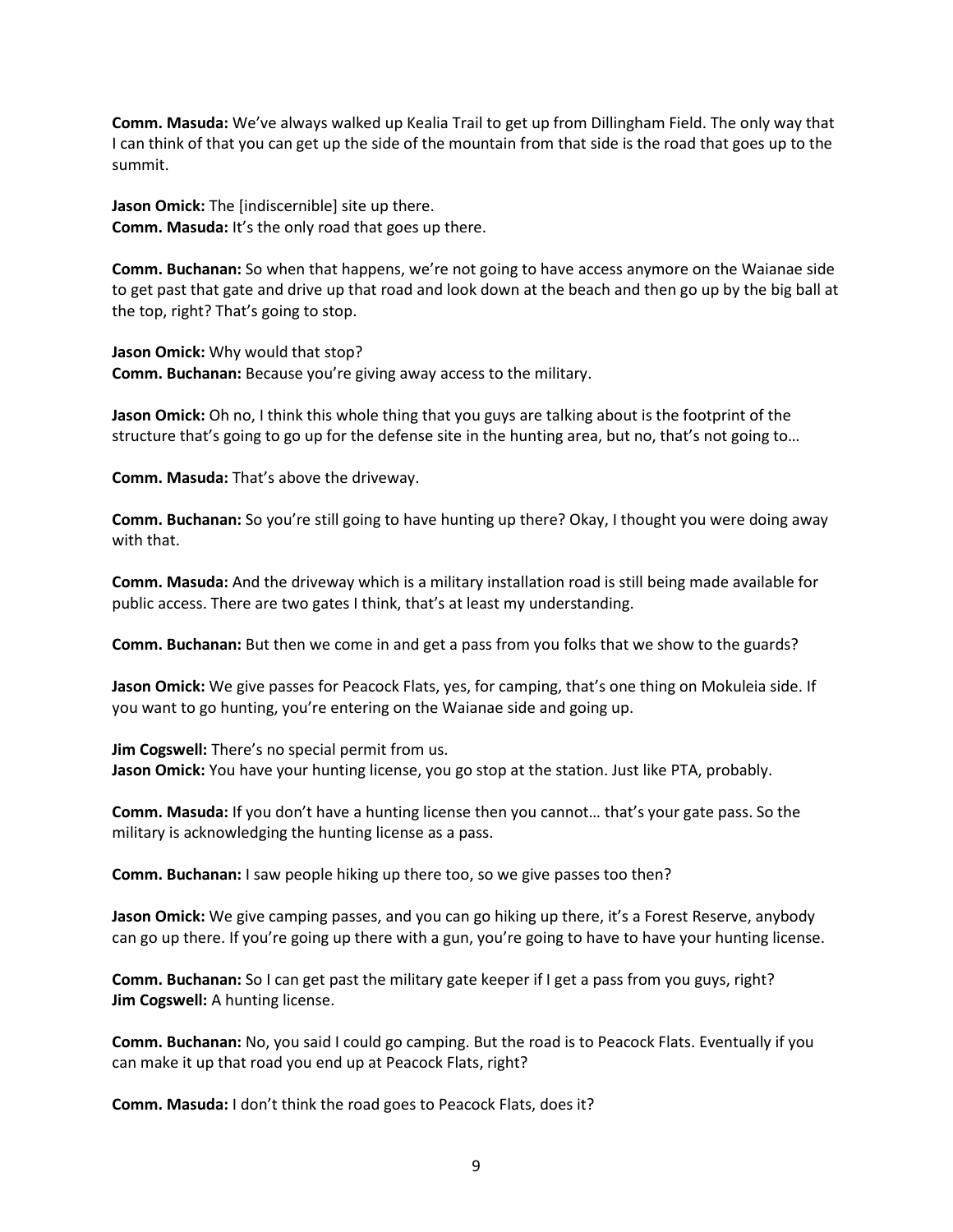**Comm. Buchanan:** Yes it does, that's how all the marines get… it's gnarly, but you can go. **Comm. Masuda:** It's not safe. **Jason Omick:** I think most people that camp are going up Mokuleia side with their camping permit.

**Comm. Buchanan:** All my friends that go up there go from Waianae side. They get all their jeeps and go, that's why I'm asking. I'm sorry, maybe we need a field trip.

**Jason Omick:** I haven't been up there in a long time.

**Comm. Buchanan:** Go on a field trip, guys, go look at where these areas are so when we talk about them we know what we're talking about.

**Jason Omick:** I think we used to put game birds up there too, but I guess game birds are not there… **Comm. Timko:** They didn't this year.

**Jason Omick:** That's not happening anymore so we need to one day maybe…

**Com. Buchanan:** Game bird enhancement is not happening anywhere except Kauai, is that correct? **Comm. Cremer:** Correct.

**Shaya Honarvar:** I think that we're talking about potentially starting something on the Hilo side.

**Comm. Masuda:** I also checked on some other property on the west side to potentially do that because it was of interest, but there wasn't the right kind of property.

**Comm. Buchanan:** We have plenty of turkeys and peacocks, you could come. Okay, sorry, I just didn't know what you guys were talking about. Thank you.

**Comm. Kohatsu:** So I guess on this item, the only thing of substance I would have would be that I did talk to Kanalu about the Puu Waawaa plan and all of that, if anybody is interested, if you get deep into that, it's a microcosm of your bigger issue of getting any game management plan done. So if you just look at that you'll see what the hurdles and obstacles are, because it's the...

**Comm. Masuda:** We've had several sessions with Kanalu and Edith on both bringing together the Endangered Species Recovery Plan and the game management or hunting expansion interests, so we can cover both of them and protect the endangered plants and at the same time increase the hunting opportunities. So that's an ongoing portion of the whole Puu Waawaa and Puu Anahulu discussion.

**Comm. Kohatsu:** I think you should restate that, not increase the hunting opportunities but protect their future. Increasing hunting opportunities is what Administrator Smith wants to do, and every time I go home, all I've got to tell people is "the Administrator just wants to lift your bag limits, let you guys go do whatever." That's not what their asking for.

**Comm. Masuda:** That's not what we're doing.

**Comm. Kohatsu:** But it's what you stated just now. I would like the record to be that you're protecting their futures, not increasing their opportunities. You know what I mean?

**Comm. Masuda:** Well, by increasing their area for hunting and all of that, my assumption is we're increasing opportunity. Maybe technically I'm not using the right word…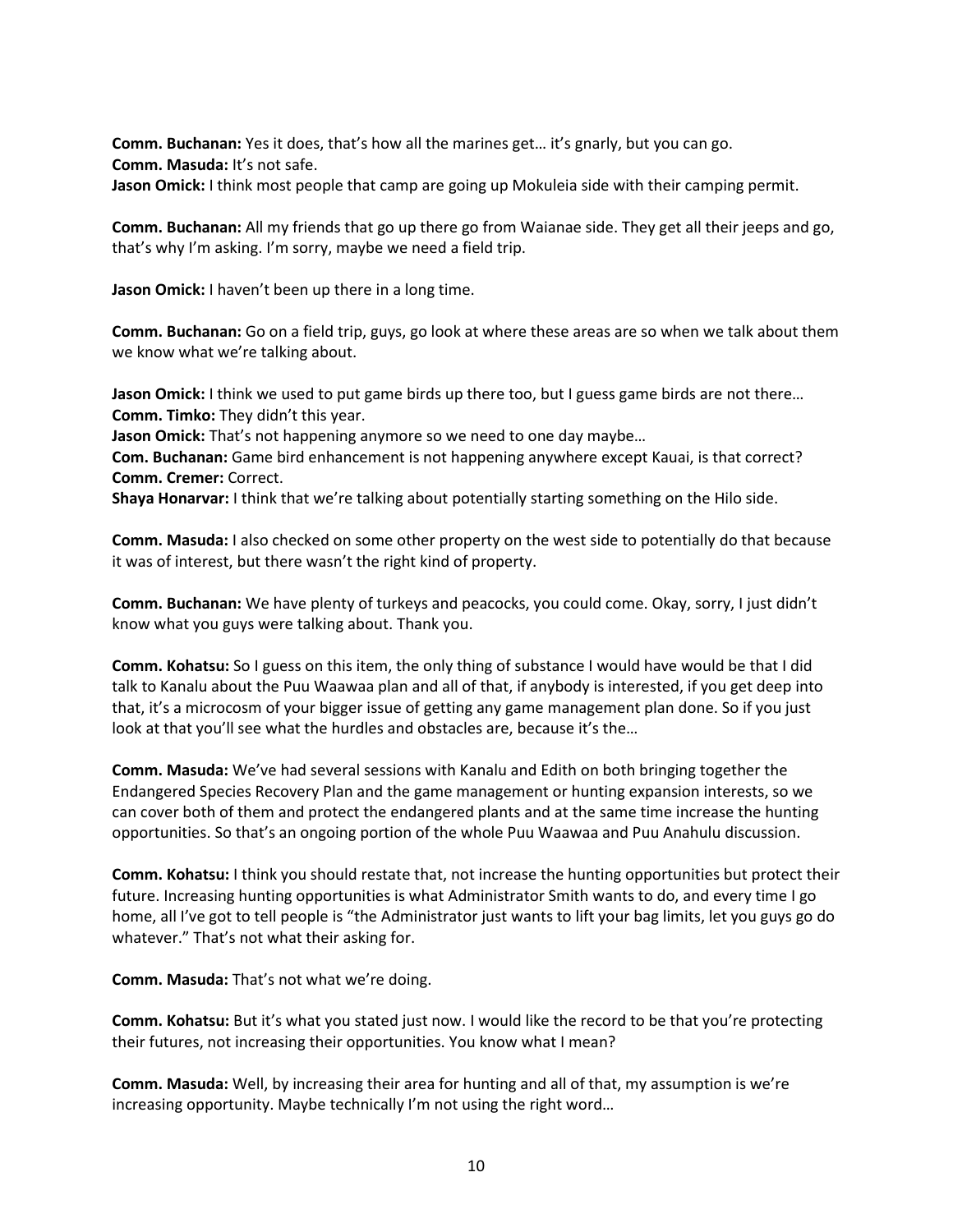**Comm. Kohatsu:** Okay. Well it needs to be… It's long-term planning that they're asking for, and in that long-term planning there are two parties that don't see eye to eye. And I heard that you guys had the tour up there and you guys got to see some stuff for yourself, and hopefully it makes more sense than just the staff telling Oahu administration and Oahu not listening to the staff that are there, so hopefully that's a little better.

**Comm. Masuda:** I think, contrary to that opinion, we certainly have been putting a lot of energy and time into trying to move that Puu Waawaa and Puu Anahulu thing. To gain some more advantages for hunters, as difficult as that is.

**Comm. Kohatsu:** Super difficult, but I just want to the other commissioners to know if you do some research and look at the history of where that came from and where we are today, it will very easily explain what your hurdles are to getting any game management plan done, in my opinion. If you look at Puu Waawaa, it has almost every hurdle and obstacle to show anyone here if they want a game management plan in their place what the hurdles are. So this is the whole key of why I only ever mostly talked about that, because that was the intent of this commission so to speak, and there's a lot to learn from that exercise.

**Comm. Masuda:** Absolutely, I agree, and I feel that it is a frustrating thing it's a long-standing thing, but I will also say that we are making an effort, and if that's hard to believe so be it.

**Comm. Kohatsu:** No, I agree.

**Comm. Masuda:** I'm like Robert except given my responsibility I'm not free to vent. If I really wanted to tell you how I feel, I'd be way worse than Robert could ever be.

**Comm. Kohatsu:** Anyway, that's a summary of what I've spoken about with DOFAW, specifically on staff because that's the crux, that's everything. And then I just took note of some of the stuff that the other commissioners said that I'd like to echo too. The outer island hunting thing that Commissioner Lori mentioned, I fall in that boat. I've got a lot of hunting on Big Island, but annually I spend more days on Lanai hunting, maybe even Molokai in future years. It's just because Big Island is kind of discouraging. We're working on plans that don't move forward, and you kind of don't want to be there because I have to tell the other hunters I see when I go there, "hey, what's going on, Ryan?" And I kind of don't have good news, so it sucks, I don't want to be the bearer of negative stuff. And then you mentioned a lot of the trespassing and poaching and stuff, that happens a lot on Big Island too because of dwindling areas and things they've lost. The hunters are more inclined to do whatever they want to do to get whatever they want to get. This is evident in, we did sheep studies on Big Island with trail cameras, and we caught a lot of poachers that were not supposed to be in there. What happened to those guys, I don't know. Some got citations or whatever, it may be a good idea to publish the convictions or the violations, because a lot of these guys do it out of pride. A social media pride thing. There's even illegal logging that was caught, and I heard that guy never got anything, but he's a connected dude… and there's another issue that the DOCARE officers can keep catching the same guy over and over, but to remove a license is the prerogative of DOFAW. So the DOFAW Administrator apparently would have to approve somebody not getting a license ever again, and I hear those things go denied sometimes. So those are some issues that I just wanted to touch on since you guys were talking about it, I know a little bit of it.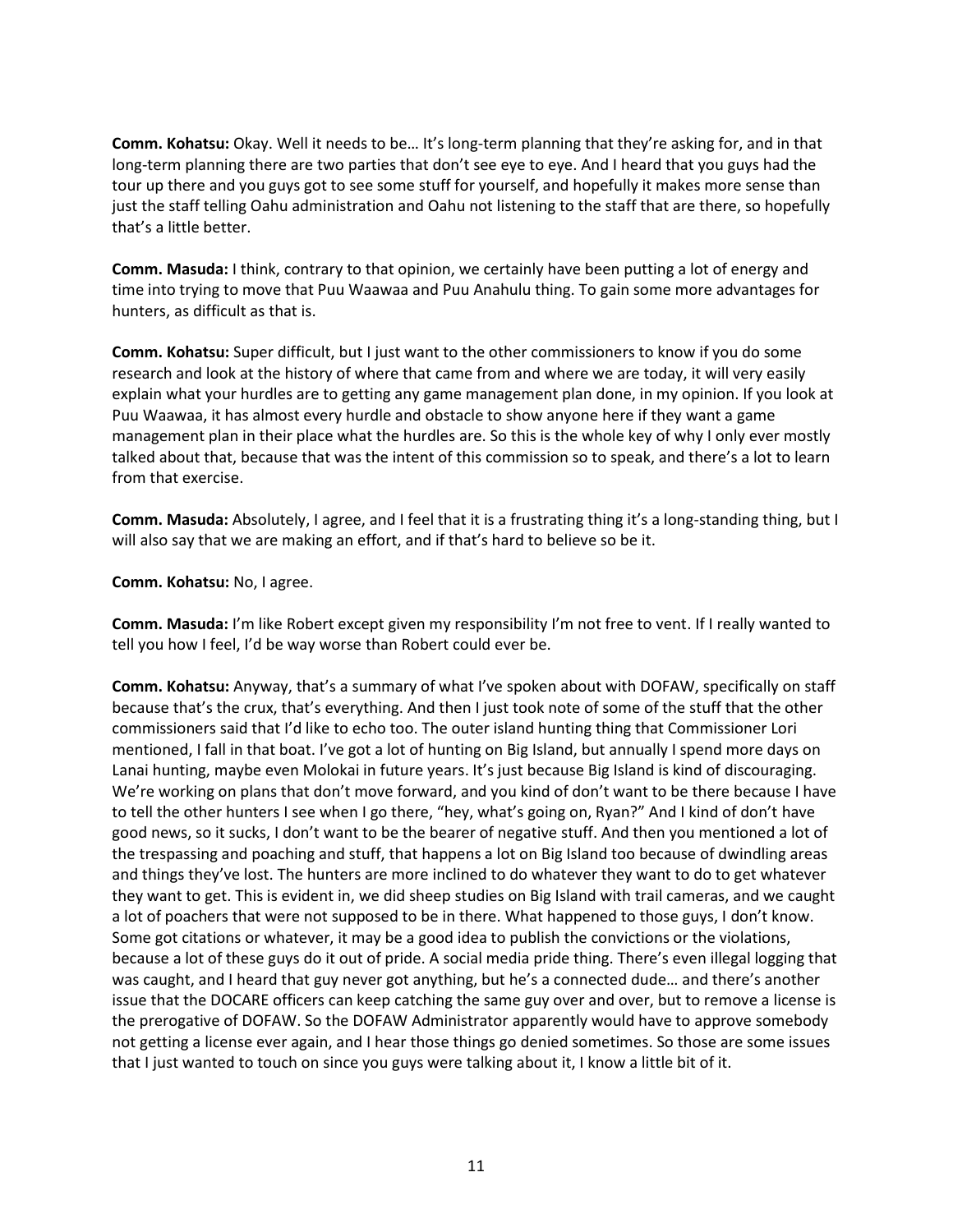**Comm. Masuda:** I would like to request a list of what Ryan just gave, and then we're going to sit down and go over it with the Division Administrator and staff, I think there are some good ideas there. I'm tired of coming to these meetings and being accused of doing nothing. We've been working. So let's get some stuff done, and if we have to hang some people out to dry, hey, if they violate the law, let's hang them out to dry. I'm okay with that.

**Comm. Kohatsu:** In no way did I want to express any emotion in that, just reporting what it is.

**Comm. Masuda:** And I've been doing it a little emotionally maybe, I apologize for going over my official boundaries, but like I said, I'm human too, and I'm trying my best. I came on here voluntarily to try to make this thing move. As you know, your East Hawaii Game Management Commission, so called County one, were trying to work with Nani, who is a reasonable and gracious person I would say compared to all the hassle we've had to deal with previously and obnoxious abuse, which frankly I'm not going to deal with.

**Comm. Kohatsu:** Right. That's all I've got.

**Comm. Cremer:** Can I add a little bit to my report? While I was talking to Jimmy Tokioka, he asked me to ask staff about the progress on the firing range?

**Comm. Masuda:** I can answer that, because I've been dragged into that one too. Between the agribusiness development corporation which owns a lot of the land in that area, there were three sites that were identified by the consultants to the Hunter Education program. And one is clearly not good because downrange would be the river, Wailua River, and there's not enough distance. The other one, closest to the road, doesn't have enough space that is State land. It's ADC land, and we've been trying to negotiate maybe getting some land from them but that's not happening very easily, but not because we're not trying, I just wanted you to know that. The other one by Hanahanapuni, we're in process of trying to get a little more land from ADC in that forest area to give it the distance that's necessary for a rifle oriented range. They're shooting not inside the crater but against the outside. So they've identified that, I was recently requested by the Hunter Education coordinator for them to go meet with the Kauai delegation for example and other representatives to give a report, but I couldn't see anything they would be reporting on except that there was no progress on the site. So while they have some Pittman-Robertson money set aside that's good until next summer, the site has not been approved nor qualified. So I think it's either tomorrow or the next day, I called a meeting with all the DOFAW and Hunter Education people and we've asked the ADC people to join us so we can resolve this one way or another and decide on Hanahanapuni or the other site, and if it's the other site what do we need to make it usable. That's kind of where we are. In the meanwhile, ADC is requesting of DOFAW that we enter into an MOU or something on requiring hunters to give notice. I guess the farmers are making a big complaint through the ADC about hunting going on over there and being of concern. Anyway, there is a bunch of stuff that has been thrown into the pot, and we're trying to get it all organized.

**Comm. Cremer:** I know that section that you're talking about in Hanahanapuni, on the outside shooting through the crater. That ADC land is leased to the tree company, which is a private entity which sooner or later is going to turn over to KIUC. So I don't know how they cannot negotiate that few hundred acres and give them back to the people instead of a private entity.

**Comm. Masuda:** I share your opinion, and that's what we're trying to push.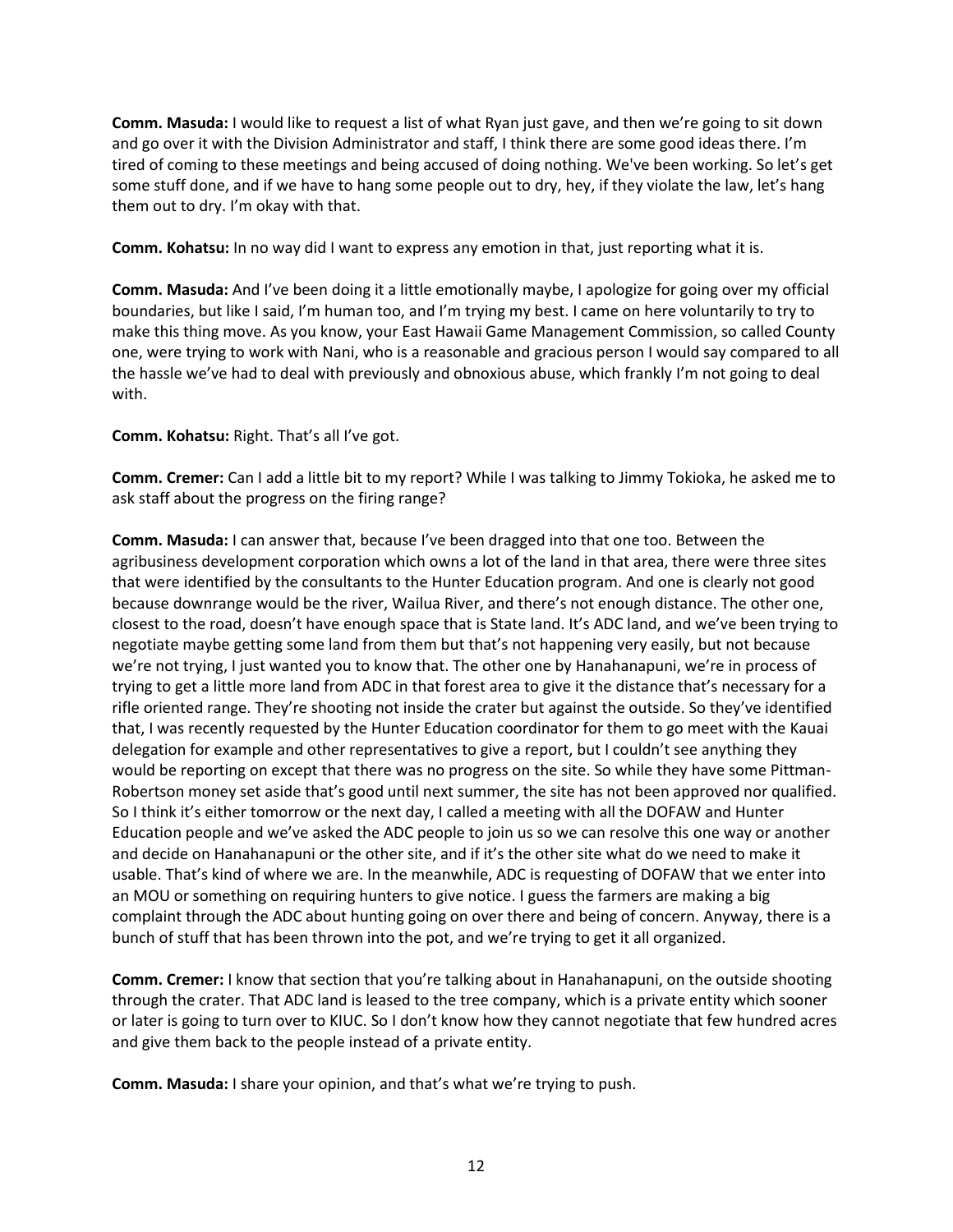**Comm. Cremer:** Because ultimately that's the best place to put the range, because the roads are improved since the tree people… the good part about the tree people and the green energy guys that they did there is that they fixed the roads and they put in rocks, so the roads are in good condition.

**Comm. Masuda:** So they're gravel? **Comm. Cremer:** Big crushed and blue rock on top, so the thing is solid.

**Comm. Masuda:** So we wouldn't have to fix the road to get to there? I understood we would need to put in improvements on the road and in addition get permission for ADC to fix that area. So we'll sort it out in a couple of days. My direction with Hunter Education Program folks and the people planning that range is that you guys need to move this and get this done, the Chair said the same thing. We've been pushing very hard to try to make that happen.

**Comm. Cremer:** Isn't that money appropriated already through the legislature?

**Comm. Masuda:** I don't know about legislative money, but money from Pittman-Robertson for matches… the legislature may well have appropriated some money.

**Comm. Cremer:** A lot of money, close to \$900,000. **Comm. Buchanan:** No, you guys have more money than that, it's in the report.

**Comm. Masuda:** Do you know how much was for the range? There's actually about 3.7 million for the total amount, but my understanding was a lot of that was Pittman-Robertson, I don't know how much of that was the state match. But can you find out and then put it in the minutes?

**Comm. Cremer:** My concern is if we're going to lose the money from the legislature. Is that appropriated money going to be there?

**Comm. Masuda:** My understanding is that they have until next July to encumber it, and that's why I'm anxious that they get it done now. If they don't have a site that's usable, no use sitting here talking about how much money they get. You cannot encumber the money without a site.

**Comm. Ruidas:** How far is the range that they're looking at? **Comm. Cremer:** They'd like to make it multiuse where you can shoot shotgun. **Comm. Ruidas:** But as far as the distance? **Comm. Cremer:** They'd like to go out to 500.

**Comm. Masuda:** That's why we need to try to get some of the forest land where the guys are harvesting. And I'm with you, I'd just as soon take it back, but there's a legal way, we can't do that an illegal way. Robert, I'm trying my best for Kauai, and I would welcome anybody who's better to come and do it within the whole state. We spent a lot of time this past legislature having to deal with stuff that got thrown at us that took a lot of time away from productive use of our time.

**Comm. Cremer:** I will text message Jimmy after I get out of this meeting and let him know what is up. He just was wondering.

**Comm. Masuda:** I'll be happy to show you a little map of the area we're looking at.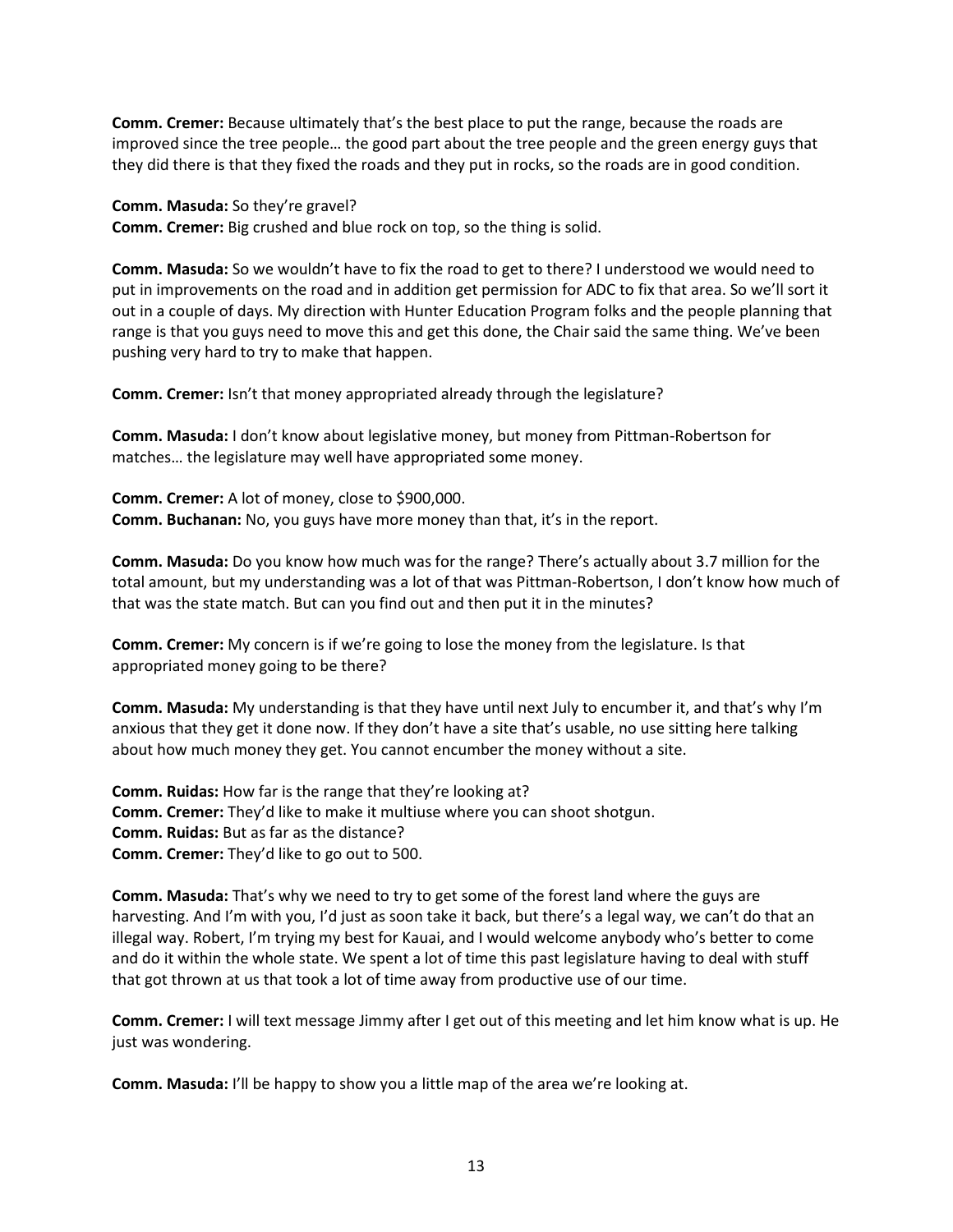**Comm. Cremer:** I know exactly. I know the three sites, I was part of the process of selecting five or six sites.

**Comm. Masuda:** I even asked about any sites on the west side, and I was informed that there are no adequate sites of enough space. But that's my answer to your request.

**Comm. Cremer:** ADC land is the only appropriate sites that would make it.

**Comm. Buchanan:** In 2015, the legislature approved \$424,000 in CIP for a shooting range on Kauai. The money was specific to Hanahanapuni. In the 2016 legislative session, the verbiage was amended to broaden the scope of it, and then in 2017 through Sheri Mann, they were able to put in another CIP request for preconstruction activities at \$350,000.

**Comm. Masuda:** And they have expanded some for the consultants, who are PBR to do the site work. I don't know how much they're spending, do you know?

**Shaya Honarvar:** I think it's around \$200,000.

**Comm. Masuda:** So it's coming out of the pot that both the Kauai delegation got for this as well as the Pittman-Robertson.

**Comm. Buchanan:** So Commissioner Cremer, your action item at that time in the May 31, 2018 meeting, when all of this was discussed, Commissioner Cremer was supposed to identify stakeholders and points of contact in the shooting and hunting community so they could plug the consultant in and start the stakeholder engagement. And so they did get notice on May 7<sup>th</sup> of that year that all the funds, the \$424,000 and \$350,000, and then the federal monies which they already had, were already appropriated and in their account. I just love minutes, see what verbatim minutes give you Bob? It's right there at your feet, the information you're looking for.

**Comm. Masuda:** I would like to for the record, Madam Chair, indicate especially for Robert, that Andrew has been working really hard, I just wanted you guys to know that, and I've been pushing him even harder because I do want to report something good to you. But the dilemma that we're in is trying to get some more land back.

**Comm. Buchanan:** From ADC, which is state land to begin with. It's just on the management of ADC, that's a whole other thing. But your range is \$425,000 plus \$350,000, \$750,000 already in CIP, and then another \$562,000 in federal funds.

**Comm. Masuda:** Should be around 3.7 million, if I remember. **Comm. Buchanan:** That's why I said it was a lot of money for a shooting range. **Comm. Masuda:** It's a lot of money for having no site approved yet.

**Comm. Buchanan:** Well the great thing is that money was tied to that site and then they got it to be out. So the request is for preconstructions, the CIP.

**Comm. Masuda:** On the west side of Hawaii we have a wonderful site and it has everything except we got sidetracked because of one complaining entity, but we're going to put that back on the table and moving forward we'll try to get that range going.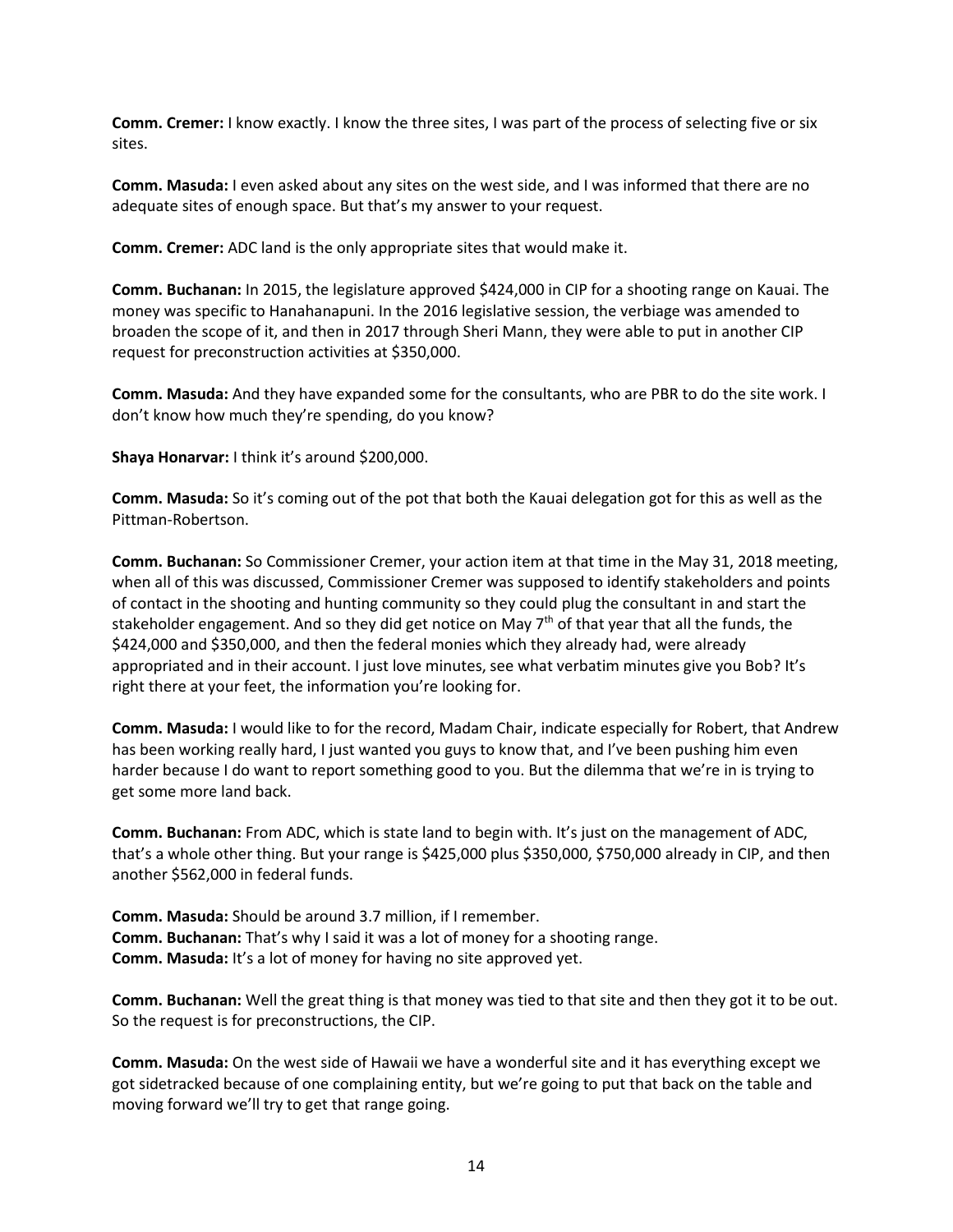**Comm. Ruidas:** They're making one on Lanai, it's supposed to be 2,700 yards for 4.1. So they turned that down, they were going to build it but they didn't want to build something that elaborate. So they're going to build a 1,400-1,500 range, and use baffles on the top so you cannot raise your gun high enough to shoot higher.

**Comm. Cremer:** I know that the original site at Hanahanapuni is not what we're talking about now though. The original site Hanahanapuni was right within the forest, in the crater, which is first of all, you don't know what kind of plants are in there, and it's all boggy, a marsh. It would just cost too much.

**Comm. Buchanan:** I just saw your numbers inside there too, about the hunting and the Mouflon count and stuff like that in case you need it. Thank you very much, Ryan. I've grown to love Ryan, because he keeps on saying the same thing, he reminds me of my brother. Saying the same thing over and over again, and then one day the light bulb goes on and you get it. So Ryan, the light bulb went off and auntie gets it. While you guys were going back and forth, I was thinking, because I can sense the frustration in your voice, and I know what DLNR is saying. They're saying they're expanding hunter opportunity, but where hunters are coming from is the core at the bottom of the pile, when everything else is on top and you get down to the bottom, is the worry that the State of Hawaii is going to zero ungulates, or zero hunting. So while many people might think that's impossible, that is definitely the issue, and that's how come when you guys are talking about "what is enhancing?" How are you going to enhance… So my question to you, Ryan, was in your discussion, how was this going to be enhanced and how you thought it was going to be in perpetuity, or what kind of language you guys are using at Puu Waawaa to make sure that 100 years from now I'm still going to be able to hunt at Puu Waawaa.

**Comm. Kohatsu:** Yeah. If you step it back a bit, the Department has areas, they used to make these maps for the Pittman-Robertson report that had areas identified as kind of like management policy so to speak. A1, A2, A3, A4, I think now there are different designations. One of them being a sustained yield type model or game production, I think was right terminology. If you're going to maintain game production, given all the other factors that are there, unless you plan for it you can't keep it into the future. These things are all open for future eradication if someone gets money, someone wants to do something, find a plant, whatever. So one of the agenda items that I was going to ask, but we didn't have enough time for it, was every sustained yield area in the state that's identified that way should have a plan of how you're going to do that, because if you don't have a plan there it doesn't exist, enhancement becomes illegal, or maintenance of them becomes illegal, you construe it that way. That is the crux of what's making Puu Waawaa very difficult. If you want to maintain them although you have the potential for endangered species take, whether it's reasonable or not, keeping them there is illegal. So that's one of the problems. When we say maintaining opportunity, that's one thing, but opportunity is measured in a metric: how many guys hunting, how many they take, hunter days, hunter success rates, those kinds of things. Good for big areas, but what happens is there are a lot of other variables that can change those numbers. Again, if you don't have a plan for the actual population of animals that are there, then they're still subject to being eradicated, because of some other factor. So you have to create, that's why we're here, that's why we have a game management plan or objective to that.

**Comm. Masuda:** I want to ask Jim, who's much more knowledgeable about wildlife, and he and I sat together a long time ago with Dave and Kanalu and Ian and a bunch of others. Am I correct in understanding that what we agreed with was to help hunters have more opportunities as well as at the same time protecting the endangered species through some targeted fencing and all that? Am I correct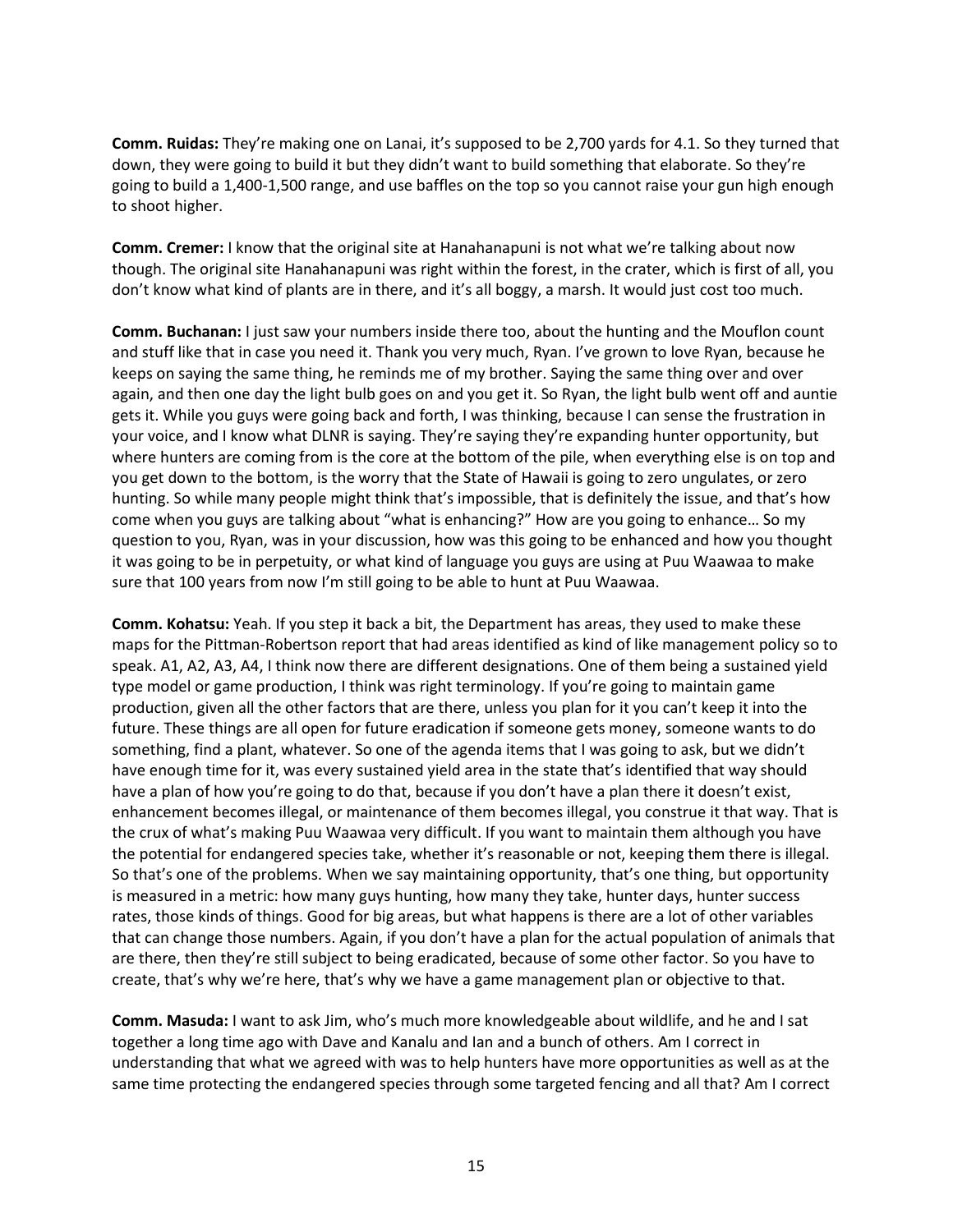or was I dreaming that I was hoping would happen?

**Jim Cogswell:** No, that's right. **Comm. Masuda:** Maybe you can help Ryan understand that we are making an effort. **Comm. Kohatsu:** But just, short-term or long-term opportunity?

**Jim Cogswell:** The ungulates on the landscape, including cows, there's grazing there, all that stuff. It's all part of a plan to keep fire risk down, and that kind of thing so we can work our game animals into a plan like that that helps us maintain long-term reduced threats of fire etc. and maintain opportunities for hunters.

**Comm. Masuda:** So we're going from protecting the forest; we're talking about protecting everything by reducing burn load through ranching and other ungulates being there.

**Comm. Kohatsu:** So what he's explaining is that politically it's more palatable to your opposition to serve their interests instead of serving yours. You know what I mean, you can't ask for your own win unless there is a win for them, that's all I'm saying. But that's fine, if that's the way it has to be that's just the way it is, and I'm aware of the fire thing and the discussions around that.

**Comm. Masuda:** We're trying every possible way to get you happy Ryan. I want you to be happy, and all of your hunter friends.

**Comm. Kohatsu:** If the Oahu guys are here, because I know they wanted some kind of goat plan in Waianae, if they wanted to set a target number or something like that it wouldn't be a target number, it would probably be under the premise of "oh, the mountain might burn, it might kill the endangered plants, therefore I'm going to keep the goats to keep the fuel load down," that's acceptable. But if you pick a number because of hunting and the fire is the byproduct, that might not be palatable to your opposition. That's just the way it is.

**Comm. Masuda:** We need a win-win.

**Comm. Kohatsu:** Yeah, a win-win, as long as the other guy is winning more they're okay I guess. **Comm. Masuda:** I'm not sure that's true, but if that makes you happy…

**Comm. Kohatsu:** Oh no, I just say it like it is because it's easier to understand. One plus one is two, maybe it's four sometimes, you can make up things…

**Comm. Masuda:** Let the record reflect this vigorous exchange of ideas.

**Jim Cogswell:** I think it's important to interject, it's not because we don't want to work with hunters. It is illegal to kill endangered species according to Federal and State law. Even if a windmill makes lots of money, they hit one bird out of the sky and they have to pay a lot of money to make sure they mitigate for that. We are simply holding ourselves to the same standard as we are holding the public. We don't have the right to say "well, there's an endangered plant there, but there's also goats here and we want goats, so we can turn our backs on that endangered plant." The companies that try to do business here, they can't do that. We as the government can't do that. So we need to come up with some way to balance that.

**Comm. Kohatsu:** That's what we're talking about.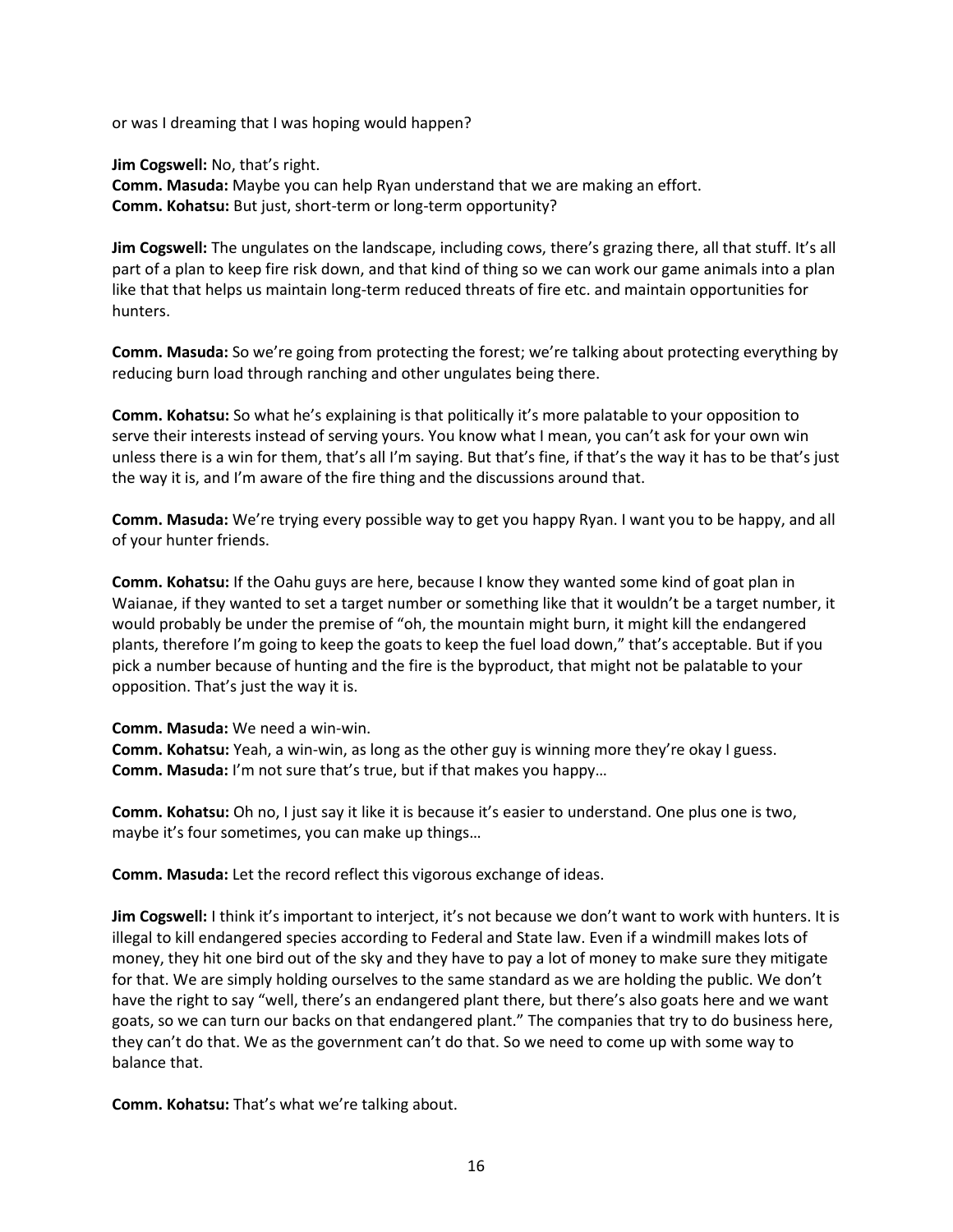Comm. Buchanan: So you change the law and raise your take to 300 more bats you're going to kill. They changed the law that the taking of bats, the count was more, because "oh my god, I built this windmill and now I'm killing the number of bats that I was supposed to kill in one year in a month, so guess what, I think I'm going to change the law."

**Jim Cogswell:** They're increasing their mitigation and minimization so they can compensate for that and create hopefully a positive…

**Comm. Buchanan:** But you're still giving them a permit to build a windmill at a known T&E site.

**Jim Cogswell:** And have hunting at a known T&E site. So we develop a plan to balance the two and come up with a net gain for the environment and the whole island.

**Comm. Buchanan:** I'm playing devil's advocate, because you know I support the bats, right, and I don't want the windmill, they're killing my bats and they don't belong over there, it's as simple as that.

**Comm. Cremer:** I don't think we can even compare a windmill to a public hunting area for us to sustain our food. We don't eat the windmill, the windmill is making a profit. I'm not making a profit of what I get, I don't sell anything that I eat, and the vast majority of the people that are the right people that belong doing things right, and year after year, sustainability is what we're asking for, that's all it is. What does the windmill do for the people beside take the money from the energy amount? Energy, but they make a profit off of it, I'm telling you. They should be paying if they kill a bat.

**Comm. Buchanan:** They do. They're paying for every predator-proof fence that's going up in the state of Hawaii.

**Comm. Kohatsu:** Chair, I think the whole meaning of the conversation is that it needs to be worked on, because if it's not worked on, the default is that you have to eradicate them. So if you don't work on these plans, anyone can walk in and say "that's take, that's take, that's take," and get rid of them. And I'm in a place where if we're just going to throw our hands in the air and give up, somebody write me the paper that says "eradicate everything" and I'll take it home and we can figure that out. But if we're going to actually work on something that addresses these things, then let's do that and move those things forward. It's just that there's tons of obstruction and that's what you've got.

**Comm. Buchanan:** I think that's why we're all sitting here today wasting our time, as my Commissioner from Kauai stated earlier. Because we all felt that there is a win-win, and I know I'm here because I know the internal workings of the Department, I'm familiar with the dual mandate of every agency within the state of Hawaii and I can understand the perspective of the hunters as a Native Hawaiian. In the mix of all of this is this poor Native Hawaiian over here who has rights and privileges that are distinguishable from the general public. So I have a right to game to sustain myself as a subsistence practitioner. Every meeting I make it known that I am not a recreational hunter, I'm a cultural practitioner. And so while we fight about the whole recreational thing, I'm still here. Like Manaku in Waianae saying "you cannot aerial shoot my goats out of existence because that's against the law, because you are regulating my culture out of existence and that's against the law." That's all we're saying to DLNR when we bug you about the aerial shooting in Waianae. You cannot use the hunter check in station as real data, because you cannot validate that data, we know that. You have to figure out what percentage that is legally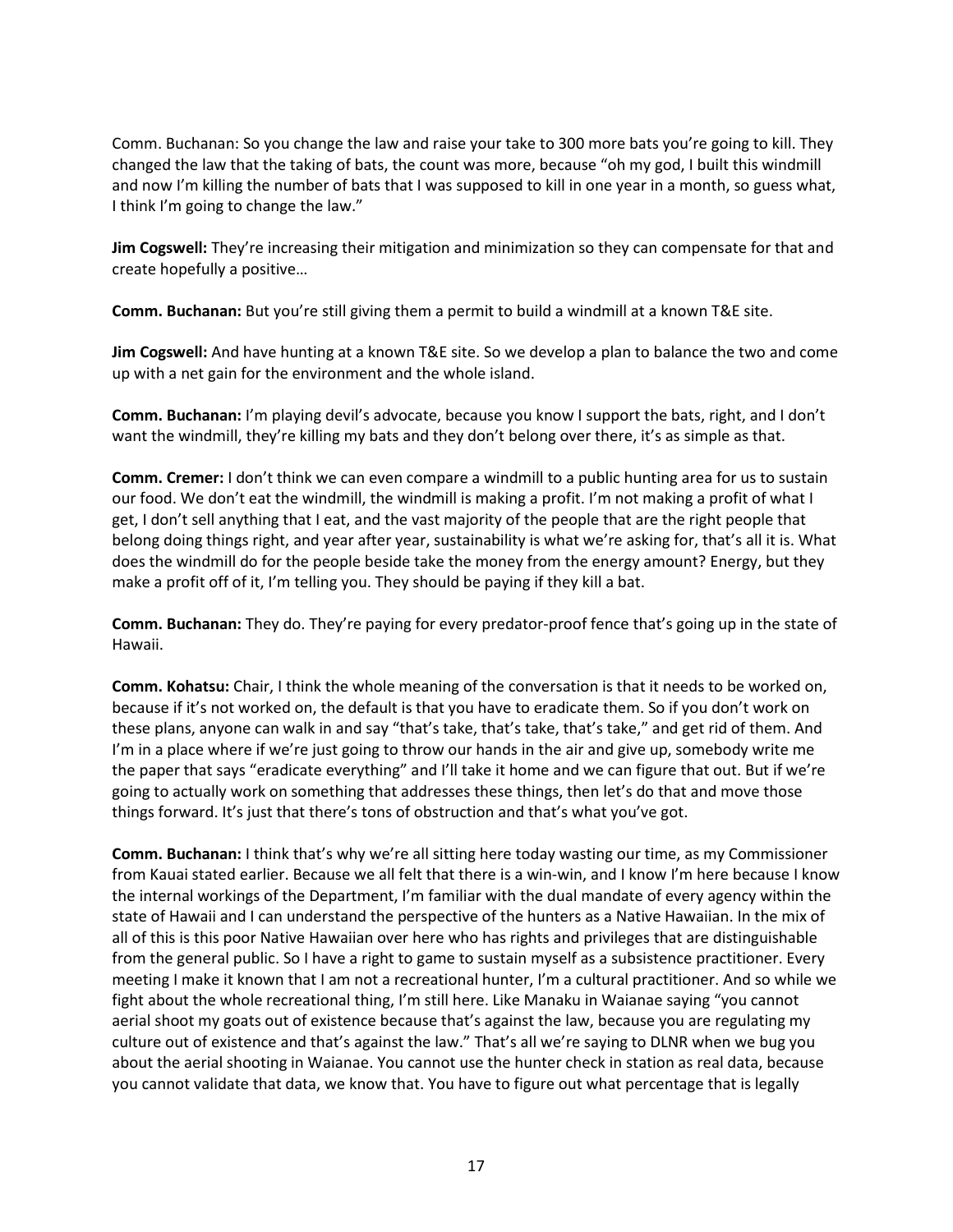protected for rights and privileges of Native Hawaiians, and then you can go from there, figure out what everyone else can eat.

**Comm. Masuda:** May I ask a question? My understanding of the traditional gathering rights, hunting and gathering rights, has to do with traditional Native Hawaiian practices and all that. But goats and cows and all that came after Western contact, so it's not traditional in a sense of pre-contact Hawaiian cultural tradition. I'm not saying…

**Comm. Buchanan:** And I'm not going to get sucked into that. Because my culture is static and comprehensive, and culture is changing, and if tomorrow I cannot weave lauhala because of the hala scale, then I'm going to find something else to weave. It could be the guinea grass because USDA introduced plenty of guinea grass. Or pine needles from tamaracks on Kahoolawe, but something, because my culture is what I practice, so I'm not going to get sucked into all this pre-contact or that kind of information.

**Comm. Masuda:** I was just asking a question.

**Comm. Buchanan:** I know. But I still have rights that are constitutionally protected under the law, and that right says that I have a right to subsist on my resources, and so at some point in time my big vision that I had was that we would figure it out. Between the DLNR that has judiciary responsibility of my public trust, would figure out how much I need to survive, especially on Molokai where I have two economies. Then I would figure it out and that would be constitutionally protected. That would go to Ryan's thing of "am I going to have game?" As a Hawaiian, I'm promised to have that game, that's how I see it.

**Comm. Kohatsu:** Yeah, but they disagree that your species…

**Comm. Buchanan:** They can disagree all they like! But the law is the law, right? Everybody always comes back to the law. American law says I have constitutional protection.

**Comm. Kohatsu:** Maybe you can do nene goose, I don't know. That would be pre-contact.

**Comm. Buchanan:** It just makes sense that all of my subsistence activities depend on an intact resource. My resources cannot be all busted up in order for me to survive, so I have a responsibility to take care of my resources. So that's what I was hoping would come with this board, to find that balance.

# **ITEM 3. GMAC Chair person's report and a discussion on the GMAC legislative report. The commission may take action.**

**Comm. Buchanan:** I did not hand in the legislative report, but I wrote it, it's here, it's pretty lengthy. It's a recounting and a summary of all the highlights of the six meetings that we had in 2018, and the awesome thing about it is it made me have to read all the damn verbatim minutes twice. And so, reading them twice, I caught some stuff, and that's how I got Ryan's point. And his whole point is, whatever you guys do, it really doesn't matter if the endgame is zero. So I get it. That's what we all have, and that's why all this fussing about management. And I was hoping to just leave this board with some direction, and there are action items that didn't get recorded from the minutes of the meetings that are in this report, and when I get back to Molokai I'll send it to you Shaya.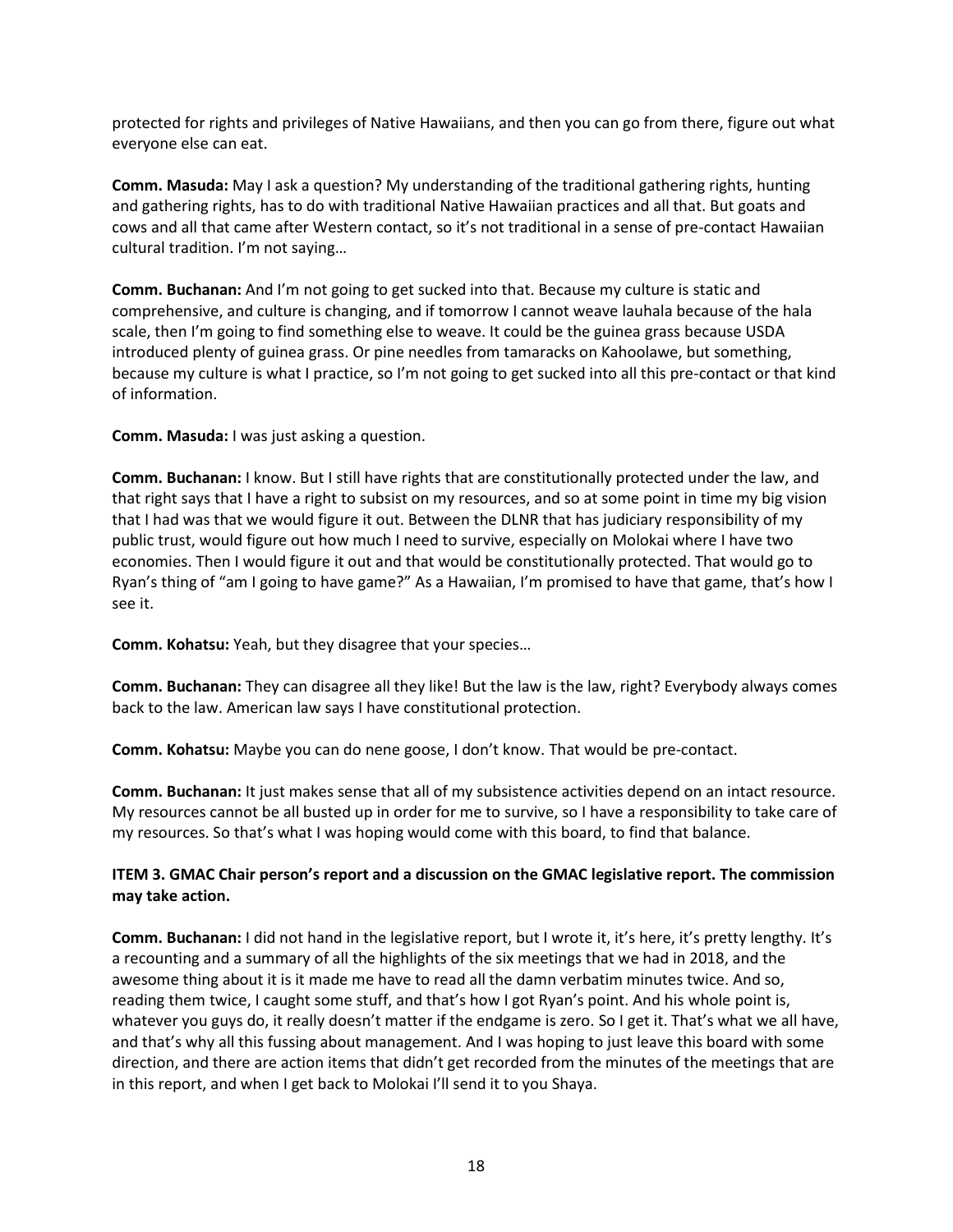**Shaya Honarvar:** I don't understand what you mean, action items that didn't get recorded?

**Comm. Buchanan:** They're not reported in the minutes as action items, but the testimony and comments clearly convey that an action should occur.

**Shaya Honarvar:** But It's verbatim minutes, so whatever is said is recorded.

**Comm. Buchanan:** Right, so I went back and actually listed the action items, and pretty soon you can see the consistency of things not getting done, or they're falling through the cracks, and something wasn't done or we never got our plan. I just summarized seven legislators that have attended our meetings, given input, and I've taken that to heart, and I'm laying that back onto this board in the hopes that Cremer will not leave because he'll have something to come back and work on, even though I won't be here, because I'm going to help him, and Shaya, and Jim, and Bob. So in your first meeting, you have to listen to Yamane give it to you in a handful, this is what he said. The nice thing about it is that he gave us a gift, and that gift was the intent and the reason why we were created, this board here. I printed this out, and this is the GMAC. All of this and this – you guys are all familiar with the way the legislature works – is all the work that went into passing HB1041. All of this had to occur for us to be sitting here today, and that's why I don't want anybody to give up. Because this was hard work this was a hard and heavy lift for many people, and everyone who was involved in this almost 300 pages of testimony, 59 meetings, I did the math and I broke down all of the time and effort and hearings and conferences that went into getting people to sit here today to grumble to Uncle Bob about hunting. So I don't want to disrespect these people by saying "oh, I quit." Other people can come in, I'm going to have a good person come in for me from Molokai and I promised to help him, he's my neighbor and we grew up together. But what Representative Yamane shared at the time was what really goes on behind closed doors, and what he said was that the Game Commission came about because the Department of Land and Natural Resources wanted something, they really wanted something. And I think it goes back to the 2006 Request for Approval of Departmental Policies Relating to the use of Firearms for Natural Resources Management, Aerial Shooting of Feral Animals, and Helicopter Operations. All of this started December 8, 2006. They were trying, trying, and no can, so what happened back about four years ago in discussions with the Department, and then three years ago with Water and Land Chair Yamane, was the win-win. The win-win was "okay, you get this game commission. You guys are going to get to aerial shoot, but you guys have to do something," and this is what the Department was supposed to do, and that's why Yamane is mad, because the Department never did what they said they were going to do. And what they said they were going to do – and this is verbatim – the agreement with them, DLNR, and the previous Deputy… and he said "we can subpoena him is we have to, to make sure that what we're saying is true"… "was that the hunting community was willing to come in partnership with DLNR and this has been sitting on the table within this Administration for two years now. The actual collaboration was done at the request of DLNR to bring the community to work together, not only on the game commission but also to address the issue of aerial shooting. My understanding" – and this is Rep Yamane – "my understanding at the time, Kauai was up there in regards to having a management plan that could potentially be a template to be used in other communities." That's what DLNR told the Water and Land Chair. "However, we have seen no movement on it. So what we would like to highlight to everyone here" – and he was talking to us at that time – "is that during the next legislative session, if there needs to be re-discussion about game management plans and putting in a timeline, as well as the issue of validity of aerial shooting, that can also be put on the table, as well as if DLNR does come up with the proposed plans and management and needs resources," he would be a strong advocate. So he's saying don't let the [indiscernible] be an excuse. You guys are supposed to make management plans just like we're trying to do and help writing them on the Big Island. And guess what, Kauai was supposed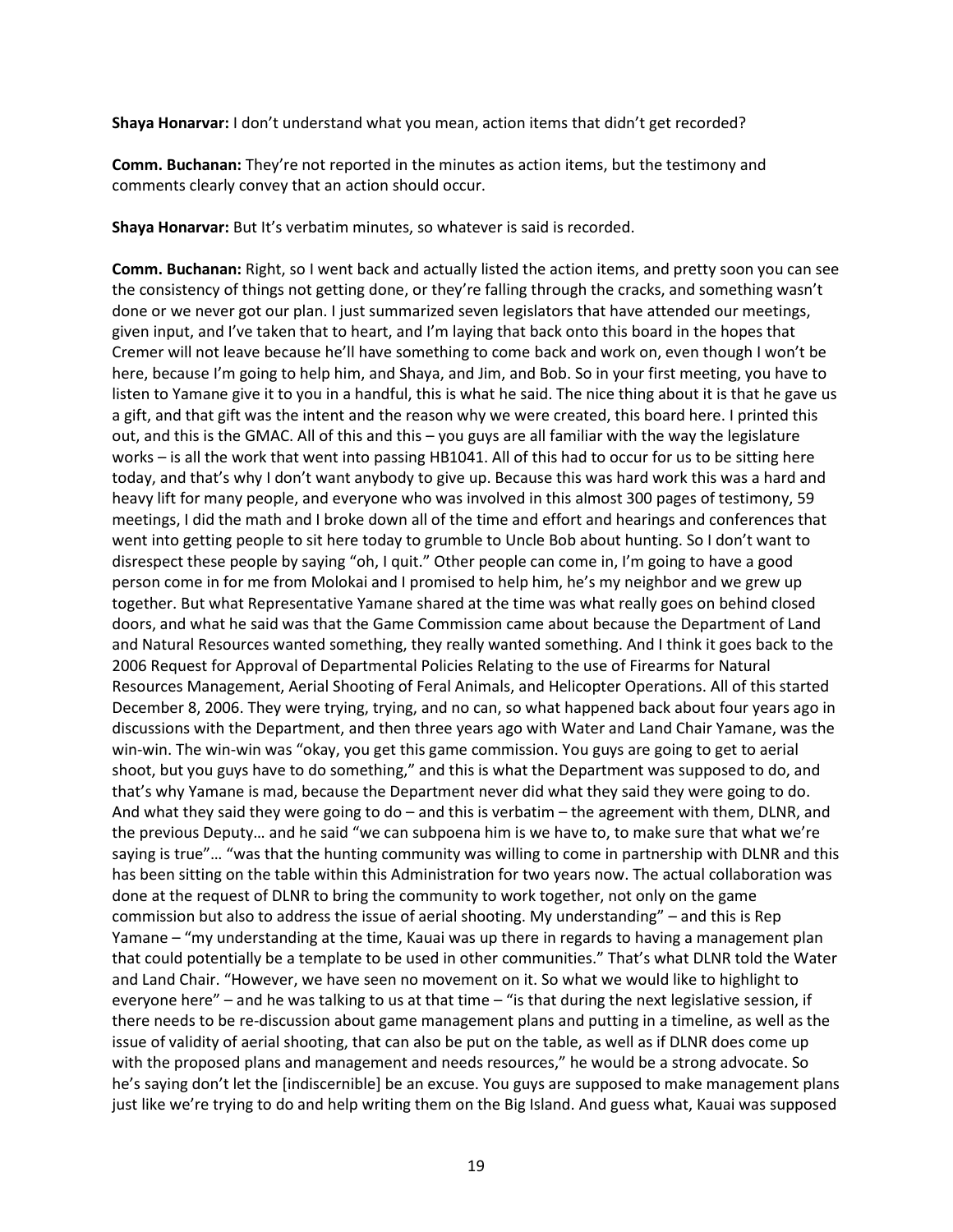to have been first. So we all know we can try to change it or whatever, but these guys never changed, so the story is right here. "So we've heard" – this is the legislature – "before from the Administration that we'll get to a plan by 2019. Our concern is, you mentioned the Governor's sustainability food plan, which is supposed to be done by 2020, and so you're saying verbally," you're admitting, "that that's part of the process, having food meat sustainability by having that partnership with hunters. Well, we're still waiting for that…" to be brought forward.

**Shaya Honarvar:** May I ask a question? Are you reading from your summaries? **Comm. Buchanan:** Nope, I'm reading from the minutes. **Shaya Honarvar:** The meeting from Kauai?

**Comm. Buchanan:** Nope. That was Uncle Bob's first meeting, it was upstairs. That's when Yamane came, Maile Shimabukuro came, reps from Cedric and Tupola came and…

**Shaya Honarvar:** Just for the record, do you have the date of that meeting?

**Comm. Buchanan:** Yes. Date of that meeting was August 20, 2018. But what I wanted to show, and this is for the commissioners, is that between the three Kauai reps and the current Chair of Water and Land, they're all saying the same thing. "If you guys cannot make way with the Department of Land and Natural Resources, come back to us." That's what I want to do, I want you guys to come back to them next year. Come January, this is already June. In two months we should be having at least two or three bills that we know they're going to support, or moving forward. Not Hawaii Island Game Management whatever, if you guys decide on three top priorities for this commission that need legislative fixing, then we're going to fix them. So if you go back to aerial shooting, what happened was we decided as a board to do something. We were going to write a letter, because we were thinking "we're advisory, we're going to advise! BLNR, we're advising you that the aerial shooting in Waianae mountains, you should cut this out until more outreach or more sit down kukakuka can occur." But what happened was, the DOFAW administrator sat with the DLNR chair and then later with the Deputy and decided "we don't want to bother the BLNR with this and this is not something that we want to go through the BLNR process, it's something we can work out." In Suzanne Case's letter from 2019, January of this year, aerial shooting was supposed to be reinstated or happen again. So do we know that any aerial shooting has occurred in Waianae in 2019? I'm asking you, Jim. In the Waianae mountains?

**Shaya Honarvar:** Not in the areas that it was agreed upon not to do so.

**Comm. Buchanan:** So, that means yes, we are shooting in the Waianae mountains, maybe not in the areas that were agreed upon…

**Shaya Honarvar:** We talked about this a couple of meetings ago.

**Comm. Buchanan:** I love Josiah, he's not here today, last minute he did tell me that he couldn't make it. But on the side, I did have conversations with Josiah, and as an employee of the Watershed Partnership I know that it was a struggle for him, but the bottom line was that Josiah always came back and supported hunters, and hunters even came up with their own resolution! On meat salvage, on this, on that, they were engaged all the way up until January 2019, when everybody was in this room. Cremer wasn't here, I wasn't here, Sabati wasn't here, and they had a blow up. 2018, sorry. And I feel bad, because my hunters never came back to meetings. A few of them did, but a lot of them never. I think she was on that list too, I read testimony from her. So that's the kind of community you're dealing with: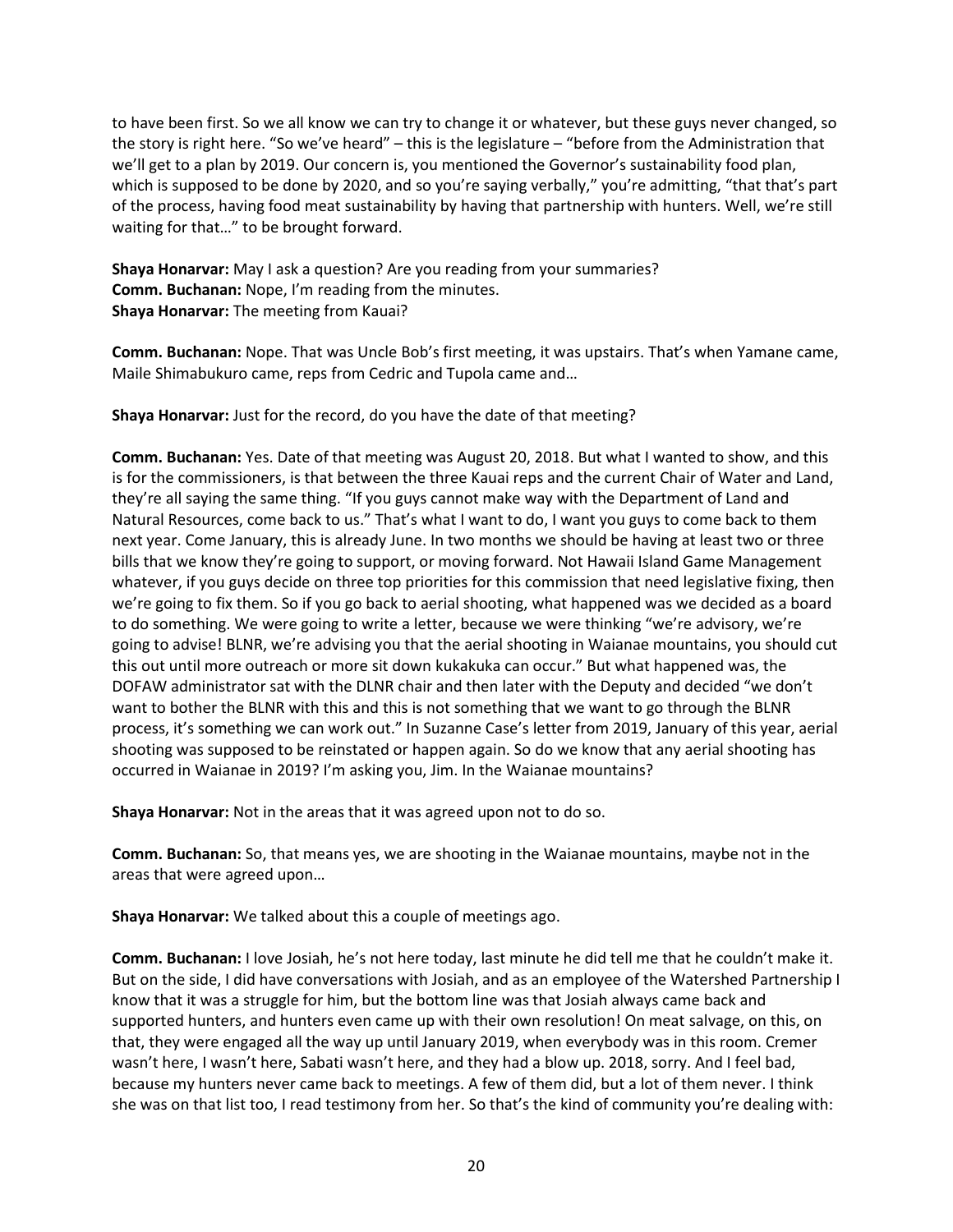you burn them once, pau. They're not going to come back. What do you end up with? You end up with Puu Makaala, miles and miles of cut fence, because they come to meetings and then they get road blocked. That's just the community you're dealing with. But like Ryan always says, everybody here today totally gets the protection of our resources. That's not the issue. The issue is finding balance, but we're having a hard time, so it looks like we'll have to go back to the legislature. Because there are only two things, there's only two outs for us today, and that's going to the legislature, and…

**Comm. Cremer:** You're going to make me feel bad. Listen, I have a personal relationship with my legislators, and whether I'm on this board or not, it's the same connection to them, so it's no biggie to me.

**Comm. Buchanan:** Okay. I said two, right? The two L's: either legislatively or by lawsuit. And when I brought up the issue of a lawsuit, DOFAW Administrator Smith said "are you threatening me?" And of course I'm not threatening you. I'm just discussing our options and conveying the frustration of people who could be spending time with their grandchildren, wasting tax payer money sitting here to talk about stuff that goes around in a circle, and then we all go off. So it's duly noted by our Senate President and our representatives that they clearly see and support and think that they agree with what Commissioner Cremer said: we're not getting anywhere. So what are we going to do? Knowing processes, I don't want to give up. This commission is important if only to drag out every damn DLNR staff person there is to participate in these meetings, and every meeting has been well represented. I think today is the least amount that we have, but other than that the staff is awesome, they come out, they're all working, all the wildlife biologists and middle management understand and I think they get it. So I don't know what you guys want to do from there.

**Comm. Kohatsu:** In my experience it's been preferred to work with the existing system, but I sometimes wonder whether there would be more motivation and initiative if it was mandated. So that's just my thoughts. If the plans that were set in motion were mandated to completion, I wonder if that would be better, but I would prefer that it be done this way, because when you go legislature, nobody gets what they want. It gets wild, and that's not what I like doing, but in light of some kind of progress, I don't know, hard for me to say. Maybe someone else can opine on that but that's just my view. Because it's a long time, we're talking like 2003 for Puu Waawaa? It's brutal. And then we completed an EA for I don't know how much they paid Garcia and Associates, but it didn't include the game stuff.

**Jason Omick:** But that's the most expensive part. Sometimes listening to all this it's almost like, "is this a money thing?" If we had funds to write these big plans, which are huge and involved and lots of times. That place is so complex that lots of money has been put in there, but that plan that Garcia did wasn't really super expensive, and the game management part came out of that. If it was in there, it would probably be ten times the price.

**Comm. Kohatsu:** Yeah, it's just unfortunate, because the whole writing of it was for the covered activity, and then we failed to put the covered activity in the thing. I don't know, it just kind of sucks. I have to tell people who ask "oh, what happened?" "I don't know, we didn't do our job." It's not really, I'm not being paid here, but I just wonder if it was mandated to completion, is that better? Probably not though, right?

**Jim Cogswell:** Mandated to be funded. Because there was a request for how much, \$800,000? To do a statewide game management plan.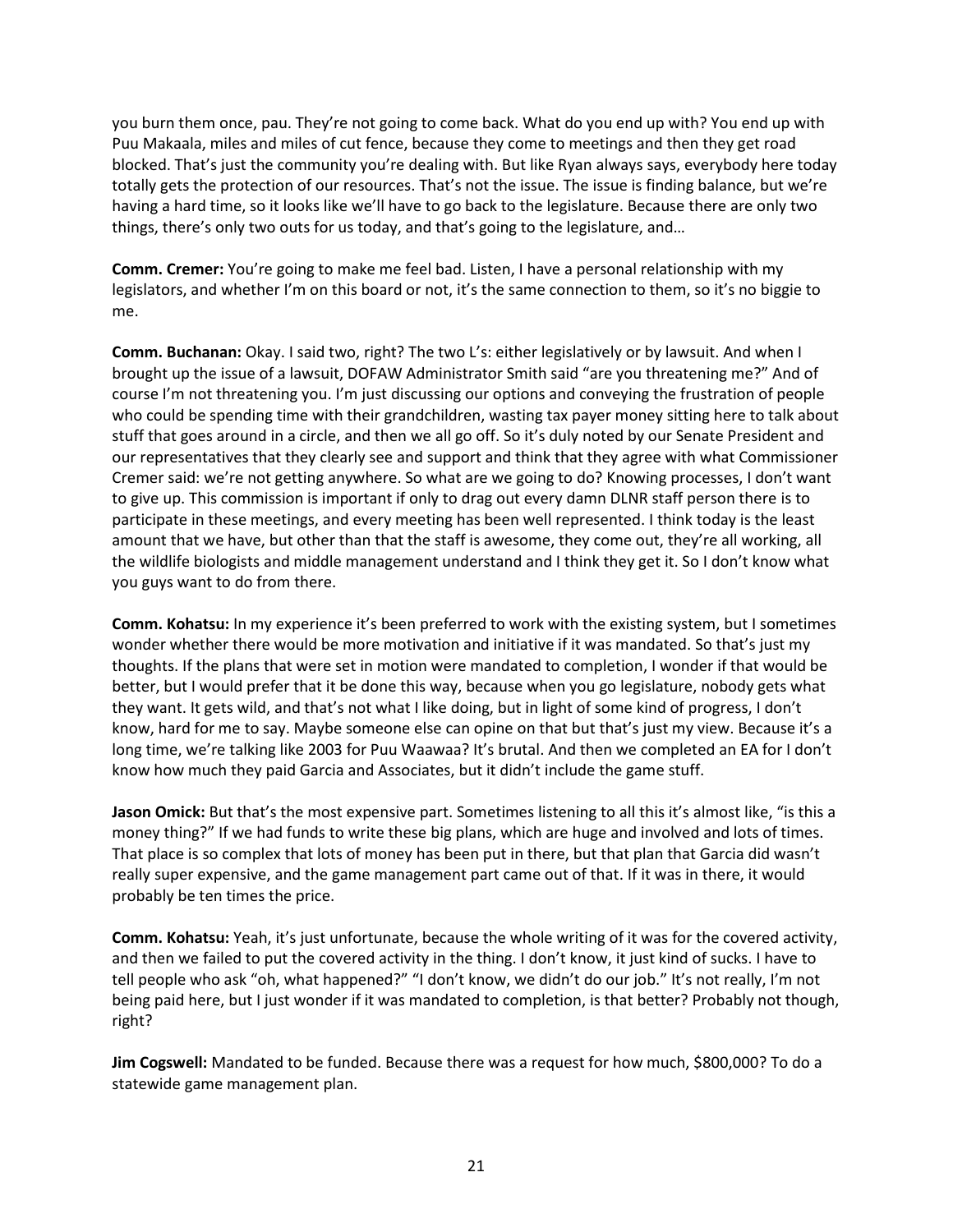**Comm. Kohatsu:** Now we're getting somewhere. But what if I just narrowed it to specific things. I have to make one cereal bowl before I can figure out how to manufacture these things. Just one, you know? Okay, that's a thought.

**Comm. Cremer:** My question, and it's going to go into a statement, is we're spending all this money to hire people to do these plans. Why don't we hire somebody within the Department to do our game management plans?

Jason Omick: They're writing a lot of other plans right now. It's capacity too, I think.

**Comm. Cremer:** Because you're looking at \$800,000 to write this plan, \$200,000 to consult for a gun range, with all that money being put into paying outside people, why don't you guys have two or three people that that's all they're going to do and work within the Department?

**Jim Cogswell:** Ask the legislature.

**Comm. Kohatsu:** Let me interject. Typically, when you get legislative money to do something and you're serious about getting something done, it comes with an annual report on those funds. So if you mandate a completion of it… Like you can hire someone to do something, but there's no mandate to complete it. So if you're serious about getting something done, you go get the mandate and funding for this specific objective and then the legislature puts a stipulation that you have to report on this money every year. And when that report comes, all the obstacles that they faced throughout the time to get it done go straight to the legislature, so DLNR can tell them "okay, great, there are endangered species that won't budge. I can't move this, I can't move that, maybe change the law," which the Chair has talked about. That's one way in which we as the public might not even have to… you can get the DLNR to tell the legislature what's going on, instead of us. Does that make sense? I don't know.

**Comm. Ruidas:** I have three years left, I've been here two years already. How far have we come as a commission?

**Comm. Buchanan:** I know, we couldn't even get our letter to the Board.

**Comm. Ruidas:** So I agree with Ryan, because if you say money, staff, whatever… we have to have a timeline. And you know this Lanai management plan, I've been dealing with that shit from day one, every meeting I say Lanai needs money, Lanai needs money, and only now I hear we got money and it's been over two years. We have two more years for completion. I'm afraid it's not going to be done by the time the deadline comes around, and we're going to lose hunting on Lanai as well as hunting in the rest of the state. So I don't know which way we should go, but maybe there is action we can take where there is a timeline on what things should be happening by a certain time, and whether it is going to the legislature and lobbying for funding and whatever, maybe we should set the plan to do that, instead of fumbling around and going back and forth on aerial shooting and stuff. That's my thoughts.

**Comm. Buchanan:** People say if you can solve a problem with money then start throwing, but we don't have more money to throw, but that's beside the point. You can make all the plans you like, but can you implement your plans? That's what I always say as a planner. We may plan and plan but it never gets implemented, it's just like "oh, we have a plan…" So again, I have to give credit where credit is due to Administrator Smith. Administrator Smith always told us "if you want to start getting something done, be specific and work with your branch managers to be really specific on a project like that." So whether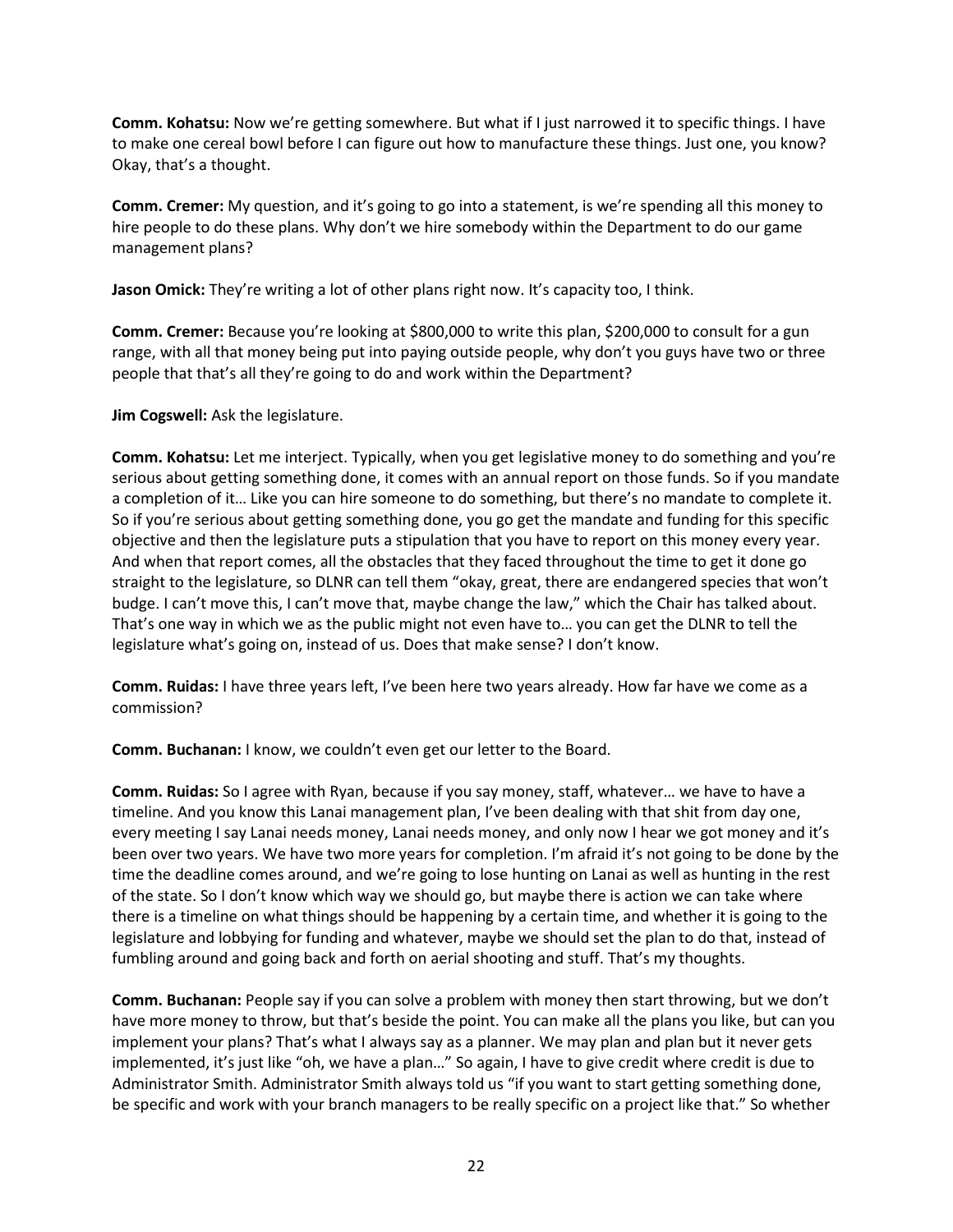it's Puu Waawaa – and when you were talking a little while ago Ryan I had to think "is there a habitat conservation plan involved in that?" That seemed to be the issue…

**Comm. Kohatsu:** That's what it is.

**Comm. Buchanan:** But when you see staff in the room and there's a huge disconnect – yes, we've seen it all, people, one is on one page, the other on another page, the left hand doesn't know what the right hand is doing – that's pretty bad. So you need to fix that first, because then you get biologists working on stuff and then find out next week "oh, you know what? Plan B. We're not going with the plan we were doing for 25 years because our protocols change, and our management perspective change…"

**Comm. Kohatsu:** To boil it down to what Dietra said, the opportunity maybe exists to specifically target certain areas with a plan, with a budget, a legislative report and a mandated timeline. I mean, there are lots of mandated timelines, like the water thing on a mandated timeline, [indiscernible] things pass. All I'm saying is that even the mandates don't get completed. It may be better in that sense that at least the Department has to report on it instead of us. They know internally what their struggles are, and sometimes maybe that carries more weight when they have to actually report on it themselves.

**Dietra Myers Tremblay:** All I was pointing out is that it's a lot easier to do things with funds.

**Comm. Kohatsu:** I don't know, it needs administrative buy-in. We can go forth and all that, but if you're going to get road blocked by the Department on maybe not wanting to do it, maybe the money and funding coming with it might be more interesting or appetizing to them. You just have to try and see.

**Comm. Buchanan:** Well I know the staff in this room has been really awesome and genuine in saying that they appreciate our feedback, and I was most encouraged by forester Kauai Branch manager Sheri Mann in reading all of her feedback and comments during the two or three meetings that she came to, and that gave me hope. You guys are lucky that you have her, I'll tell you that right now. Because they totally want to be inclusive and work collaboratively and they really want to get to that middle ground. It can be a people issue too sometimes, but I think it would help us to pick maybe the top three priorities that this commission wants to accomplish in the next couple of years and then work towards that. Not hard ones, really simple ones, like can we make sure we're going to make game to hunt in perpetuity as a priority? Can the Department agree to work with us on management tools that we think are acceptable or not acceptable, whether it's snaring, or aerial shooting, or whatever it is? Because we all know there are alternatives. So that's what I was hoping this commission can figure out, and not have to go down the rabbit hole on this, because I don't know, Ryan, if I had to pick your top thing would be game…

**Comm. Kohatsu:** If you read my mind, just Puu Waawaa, get that done. And you'll see in the process what the deal is. That's all. If you move that forward and just watch it, you'll see. It has almost everything except maybe erosion.

**Comm. Buchanan:** Because you are going to have to keep it together, Stan, it's going to be up to you folks to do that. But I'm still going to be around, I'm not going to outer space or Mars. I'm going to be on Molokai trying to figure out who is a guide, who's not a guide, calling DOCARE, asking for money for game wardens maybe. We only have a little time left, and I never opened up public testimony on any of the agenda items, and I apologize for that. Is there anyone in the public wanting to testify? Just come up and state your name for the record. Come! What is the name of your organization?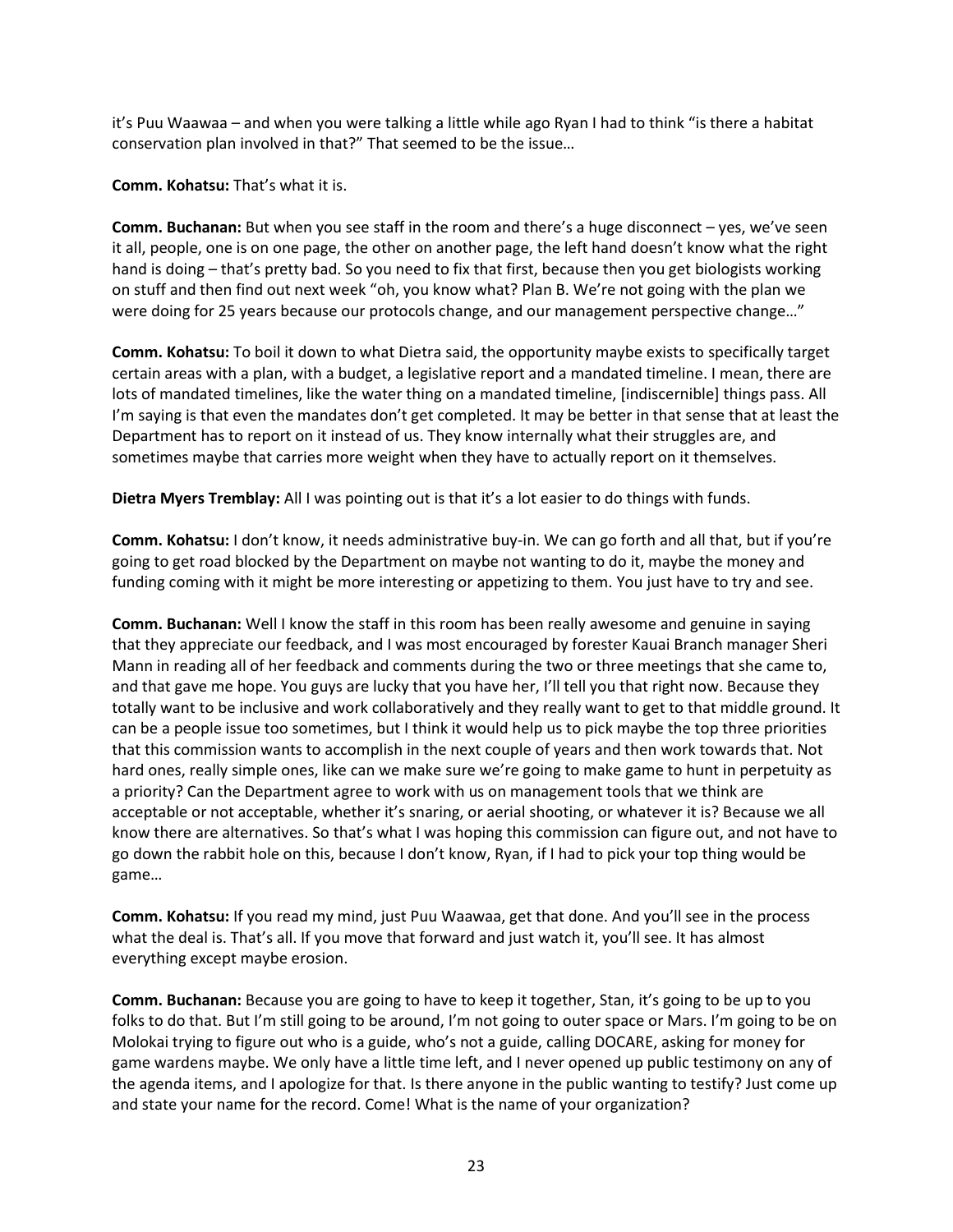**Cathrina Cadiente:** I'm Cathrina with Sustainable Hunting of Hawaii, and I branched out from Pig Hunters Association of Oahu after helping it to get organized there. I came to that point because, like here, we want to get somewhere together. But again, as Lori and many of you state, we didn't get anywhere, so I stopped coming because it's like, I work. We're just better off going to wherever we think we can go to get our food. And out of the outside skirts, nobody thought I was a hunter, but it came to light, and if you want to say recreational, it gives me my life out there, nice air, exercise, it's a renewing of the mind, while you're also getting your food for your family. Now I've had to pay for all my meats or I raise my chicken egg, that's a lot of money. I make money but at the same time, if we can make those things circle, it's nice. And I'm not Hawaiian, but my other half is Hawaiian, from Kau – I'm Filipino – he taught me how to live this way and we love it. We can go to the store and buy whatever, but it's not to our liking, and we're getting old so we want to know what we're eating, the food is being put in there. We want to be happy when we eat, not when we go outside and go "we just paid \$15 for what?" In regards to Jason, my last meeting here he said to come and bring the paperwork for my club, because I was so-called late with the paperwork for my new club. Then I could get a permit to hunt in that particular area that we have access to go to, Tripler, and not too many people, because social media is just crazy like you said, we can't hunt, or we have a hard time. but at least we got our work out, animals are very nice, they're very calming for me. We don't have kids, we have animals. I mean, we have kids, but they're big already, they know how to do what we do. So I was really upset, I went down there and everything, I met Marigold and she showed me this beautiful map of what they were going to do, but it never happened. Now I'm waiting, we're going to go with her to Kunia or wherever, waiting, emails, keep forwarding them, but I can't do anything. So my friend Stan said "come." I get the mail, and it's my money I put on the side [indiscernible] I pay for that, you know what I mean? I pay for all of you guys and the state, but I can't go. That's my bicycle, I have a workout room that I paid for in my house, but I want to get out of the house, go on the mountain, take my animals that I pay for, nobody pays my bills, the state doesn't pay for my bills, and when you get down to it welfare doesn't pay for my bills when you have to go through all kind of crap. I used to get paid ten dollars an hour, three kids, Section 8 food stamps, nothing, so I learned this lifestyle. But where are we going supporting all these other people within the state, the government, everything you want to put on the board? But this is our life, and I believe it, and I was one of them that went through the HB law. I didn't know anything, I didn't know how to do those awesome things that you generate, but I was guided by wonderful people on the Big Island. And they still call me to go. That's all, I just wanted to hash that out. It's unfortunate that the many times I go up there to get a permit that I pay people to take care of our land, it's not my land, I'm just living my life trusting in God, I have to work to pay for utilities and all that stuff. But I don't have to because I can be sustainable, we don't need all of that. If devastation comes we've got our coolers, we're filling up water, we are ready. We've got freezers we'll leave closed, we've got food. For him and I, we have one big stand up freezer, a chest, and a refrigerator/freezer in the house. But we share, we give back, my son fishes, he gets so many fish that he'll go, catch his thing, bring them home, and if not he'll trade them to the nana and tata for some vegetables, support the locals. I like supporting locals; my business is sales, I support the local businesses so I can give to my clients as working tools. I try not to buy from out of state as far as that part just so that we can work together. I hope that's enough, because I can go on more, but just the basic of that, getting my permit.

**Comm. Buchanan:** Is this the permit to hunt…

**Cathrina Cadiente:** Tripler and Moanalua. Which I helped to get for Pig Hunters, and they have it. And I only have fifteen people. He said he wants it to be a good handful but good people, and that's true. We don't have social media, I don't even do social media.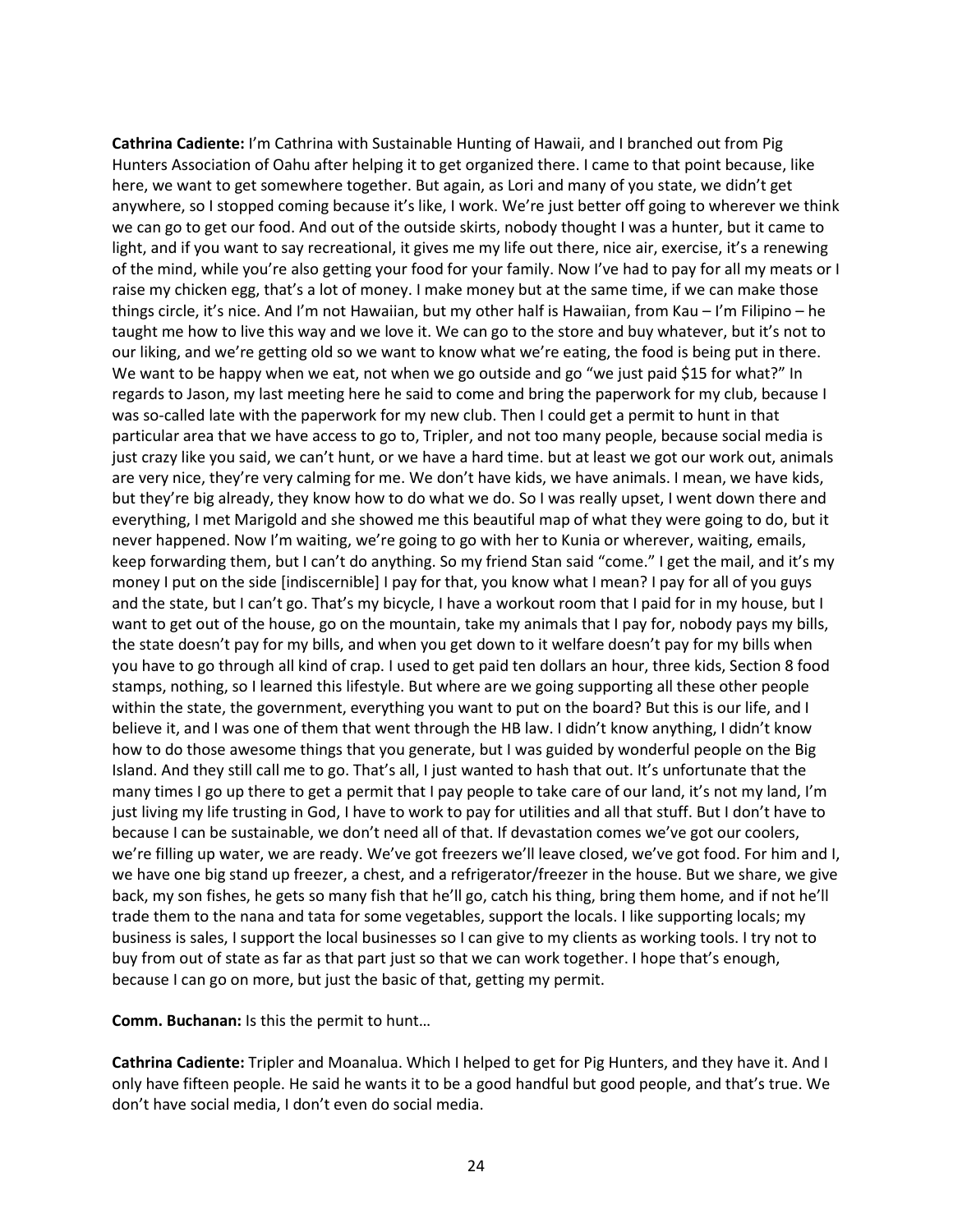**Comm. Buchanan:** When you say he are you referring to DOFAW Administrator Smith?

**Cathrina Cadiente:** No, Jason Misaki and Marigold. I met him from the get-go of HB and contacted him, but that never went through, so then I met Jason and he was nice, he showed me all of his hunting and I thought everything was smooth, so I figure it's an easy transition. I only had four months to get my thing, I know four months is a lot, but I was transitioning to a new job and I'm really busy even though I don't have children that live with me.

**Comm. Buchanan:** So now you don't have any more access.

**Cathrina Cadiente:** Yeah, but you know, you just go do what you're going to do, we don't go posting, we don't leave it there like many other people that we could name, that hang to just post. Too bad social media is there, because now they can [indiscernible].

**Comm. Timko:** I have a question. So for your organization, Sustainable Hunting Hawaii, you're trying to get the permit for the pig hunting at Tripler. Are you not getting it because Josiah has it for Pig Hunters Association of Oahu?

**Cathrina Cadiente:** No, that wasn't what I was told. Because initially, like I said, I asked "Jason, I'm not getting there with Pig Hunters because people just want, they want but they don't give back, you know volunteer, help the community or put your name up there. We cook all the time, we come to meetings we cook wild food, teaching them. People that were in the club never ate their own meat. Then it just so happens that every time they had a tournament I'd make a lot of food, and it's organic, and they liked it. But because of so much energy, I was pretty organized with them, but I couldn't stay. I said "I'm always here but no one else is here, one or the other." So I asked Jason respectfully and he said "yes," but I didn't realize my months went by so quickly, and he normally would say "hey, give me my report, give me my report" with the other club, but he never reminded me once, and when I came to the meeting I told him – nice friendly face like this – well when I went over there… then I went to Marigold and nothing happened, and when he came back, nothing…

**Comm. Buchanan:** Staff in the back is looking like "well we don't know." **Cathrina Cadiente:** I tried to go up, up, up but it never happened. **Comm. Buchanan:** I'm not familiar with the designation of the property she's talking about at Moanalua,

**Cathrina Cadiente:** Moanalua, Tripler, and Fort Shafter you can get into. As long as you have access, because Moanalua was a key through the state and put your money down, but if you can access these other ways by permission through however you do it, then okay.

**Jason Omick:** Why can't you get your permit, if you don't mind me asking? **Cathrina Cadiente:** The state is not giving it to me.

so I cannot say.

**Jason Omick:** Right, but they usually issue that pretty quickly. Are you saying it's something to do with your business name or something?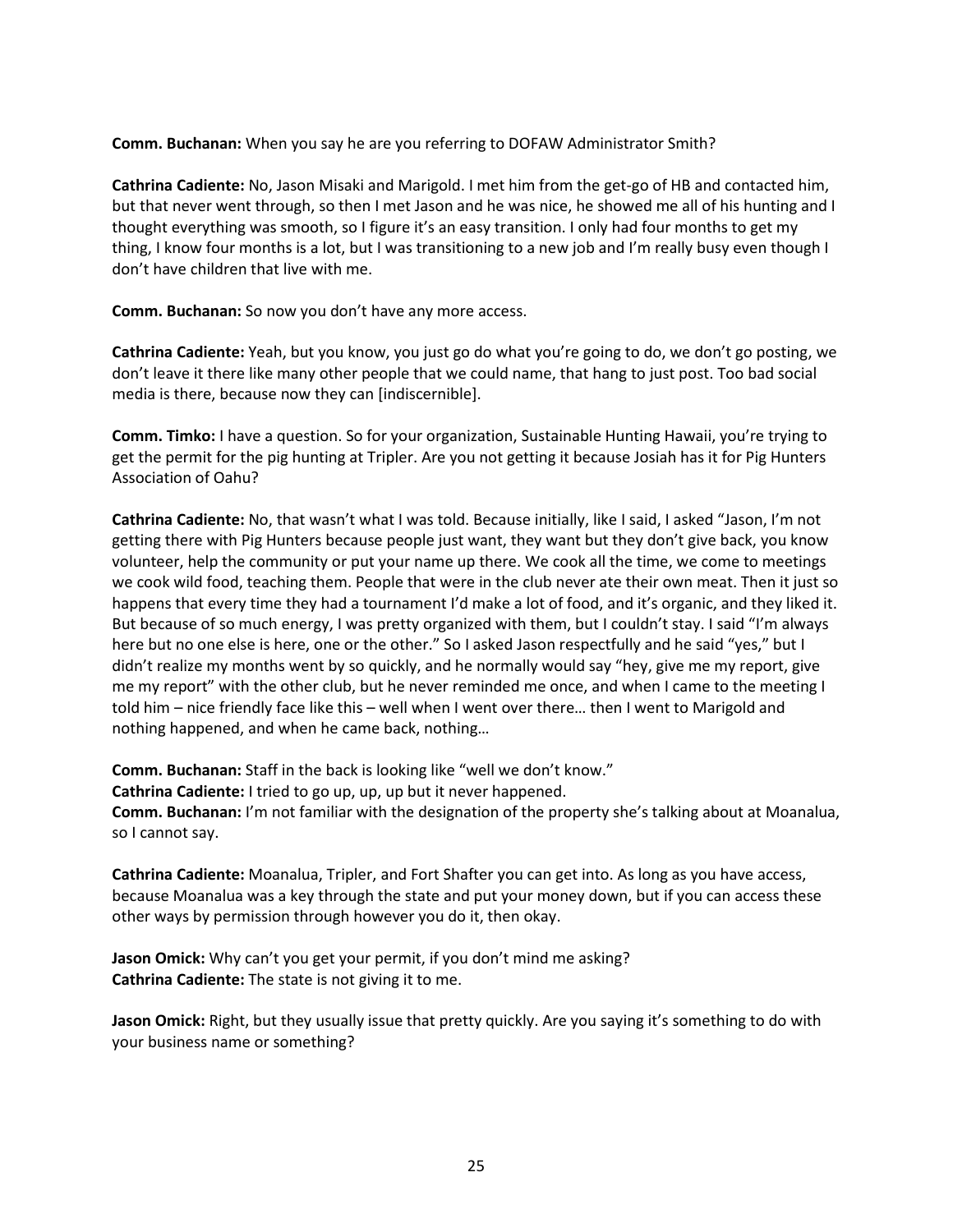**Cathrina Cadiente:** No, no, no. I was with the Pig Hunters Association of Oahu for many years, tagged along with this bill. Once that was done, a little while thereafter I asked "okay, I want to just do my own, is that okay?" "Yeah. So many people." I gathered so many people, good people.

**Jason Omick:** Does it have something to do with how many people they want in the area possibly?

**Cathrina Cadiente:** Well it has to be a group because they kind of wanted to go away from one person, one person, I guess, because when I was trying to get access for one person, you had to have this list, like "okay, so-and-so just went, and I was before him…" and it was craziness, and I wanted to help coordinate that too, but it never happened so I said "okay, let's get a group." So I did the Pig Hunters group. I told Ollie, the previous president, "you have to give a proposal, you can't just ask, you have to put it in writing. You have to state things on there, what you're going to do, and the community." And you know what? We never did community help for you folks, for the state. It was in our proposal that we were going to give back, because what are you going to give? I pay my state taxes, but I can give my time. But it was never coordinated, and I even volunteered to coordinate to help so that people could have access one by one. Or coordinate to help so that we could clean up this mountain or whatever it is, not trying to push anybody under the table, but at the same time I did ask Jason and he said "okay." So we were working on it, I failed to get it done on time, but I thought we always had good communication, so okay, fine, "here you go," from seeing him last time, and I went up there the very next day, I took my time out and I gave my time in the evening to do my actual work-work that I get payed for.

**Comm. Buchanan:** I guess I'm not understanding what transpired, but Nancy, do you think you could help her figure it out with Marigold and Jason?

**Comm. Timko:** Just from personal experience, I think Marigold would be a bigger help…

**Cathrina Cadiente:** I have been.

**Comm. Timko:** And she didn't?

**Cathrina Cadiente:** She just kept saying "when Jason comes back, when Jason comes back," and it never happened.

**Comm. Buchanan:** I don't know if that's a NARS DOFAW issue, because I know Marigold is NARS, right? **Jason Omick:** No, she's the branch manager. It's not a NARS thing.

**Comm. Buchanan:** Okay, go make a phone call and find out. Make sure he gets your contact before he leaves today. Let's fix it. Sounds like Maui, same thing. "If they don't give us access then their dogs are going to come, and our dogs…" Okay, let's get this access issue figured out. Thank you for coming. Anybody else? Please tell Representative DeCoite thank you for sending you over here to sit through this meeting.

**Rebecca Crall:** I'm Rebecca, office of Representative DeCoite, two things. One is that you guys were talking about the report to the legislature. She had been very anxious for your 2018 report to the legislature, and actually not having the report turned in on time, which is 30 days prior to the start of the legislature – and the legislature starts January 15-20 every year – not having that report at the beginning of the term actually did hold up legislation, because there were things she was trying to address, and other legislators said "oh, let's wait for their report, they're supposed to turn one in." Well, here we are on June 25, we still haven't seen that report, and that's your report for 2018. So I know Chair Buchanan is working on it, and when you're talking about reporting things back to the legislature, they did, they funded money for this commission and it did say that you needed to report back. That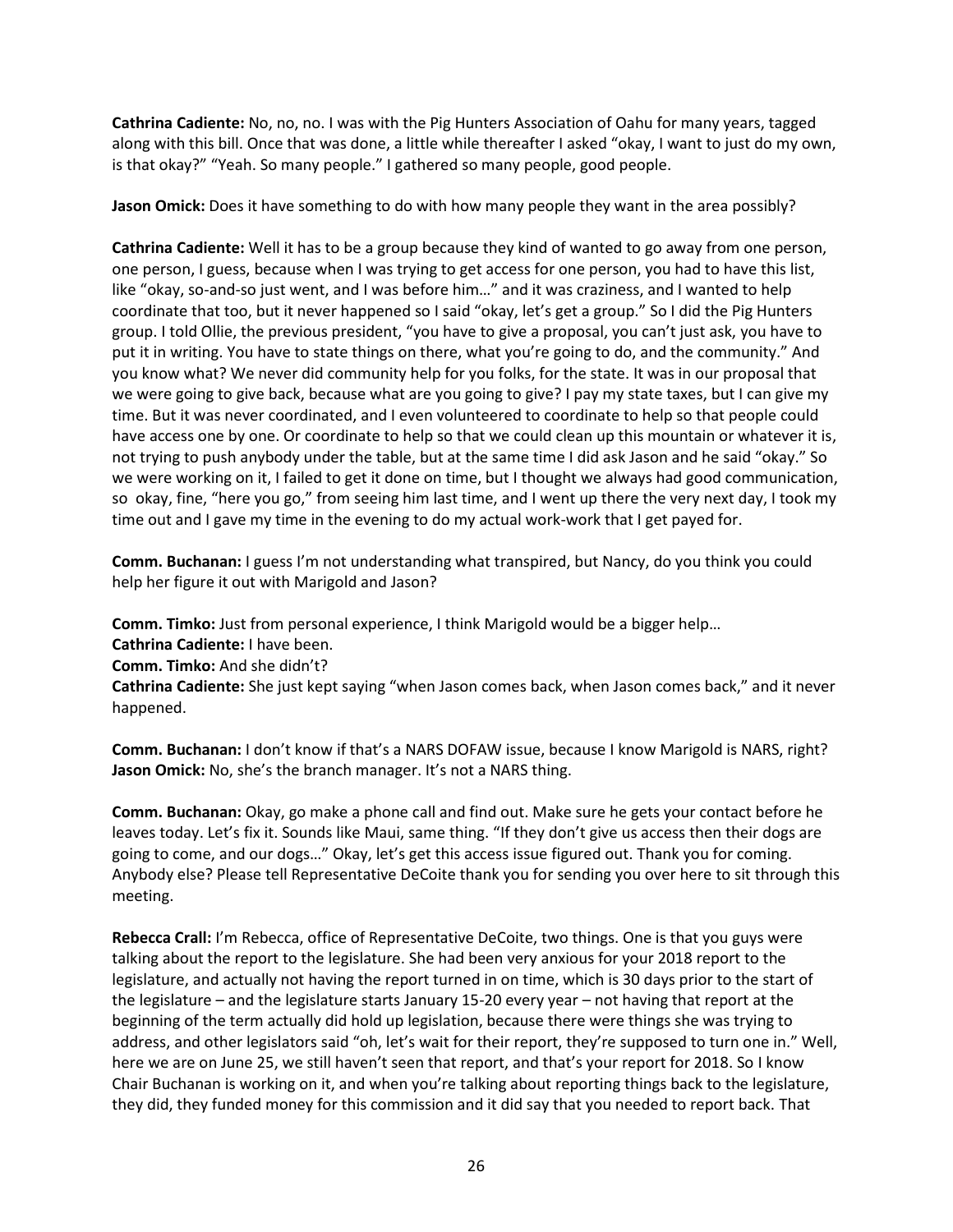only helps if we actually get the report, and it helps for me as a staffer to be able to cite things, be able to look back. A lot of the time, questions that community members ask are in those reports, so I don't even have to reach out to DLNR and their busy staff or reach out to the commission, I can look at that report and say "oh look, they said this many hunts occur on Lanai, this is the issue, this is what's going on." So we really, really appreciate, in the most emphatic terms, the 2018 report, and then I really encourage whichever commissioners are still on come November 2019 to get that 2019 report in with any legislative recommendations so then we can actually work to get that done. As you guys know, the week before the beginning of the legislature everybody is busy drafting legislation, and it's harder to try to change legislation after it's already been drafted, when the introducer has to say "oh no, I didn't mean this in the bill, I meant that in the bill, I was misinformed." It looks bad on the person introducing, so if you want to work with the legislature and get things in, those reports and deadlines, when there are only four months of the legislature… help us help you. And then the second request from Rep DeCoite is what Chair Buchanan had brought up regarding the uptick in guided tours now, especially on Molokai and on private land. She really would like to know the recourses. Like I asked how to report the guides, but also do the guides have to tell people where they're taking them? Because it's happened actually on her private land where they say "oh, we have a permit, we have the landowner's permission," and she's standing right there as the landowner saying "who gave you the permission?" Like you said, it's only \$25. It kind of seems like I could go online right now and register to be a guide, and I've never guided a hunt in my life. So she's really looking for guidance from both the DLNR and the commission on what could happen, and would be eager to do something in the 2020 legislature if we have all that information in place, before it gets overrun and we have too many people from all over coming in. We really want to nip it in the bud before it becomes an issue and before someone gets hurt, that's her main concern. Thank you very much.

**Comm. Masuda:** I would recommend, Shaya if you could put that on the next agenda? And then Robert, I would value your opinion whether you're on the commission or not, if you just email me what your thoughts are on what guides should pay for a license to guide.

**Comm. Cremer:** So they have to make a report on what they take?

**Jason Omick:** No, the report doesn't have take, because they're getting that at the check station when they leave. But we're going to add a couple more columns on the report, one which is location, because they're buying them and going wherever.

**Comm. Cremer:** Location and take and sex. **Comm. Timko:** Also, of interest personally, how much are they charging people to hunt and we get back?

**Jason Omick:** I've been looking at that a little bit lately... **Comm. Cremer:** Maybe the permit doesn't need to be more expensive? **Comm. Timko:** It does, it does.

Jason Omick: It's a commercial activity. Being charged in the Forest Reserves for other things, and I [indiscernible]… we're going through a rule change with our hunting program now and this may be something that's incorporated in there or worth looking at because…

**Rebecca Crall:** Isn't it like \$18 to go to Hanauma Bay? For \$25 you can be a hunting guide?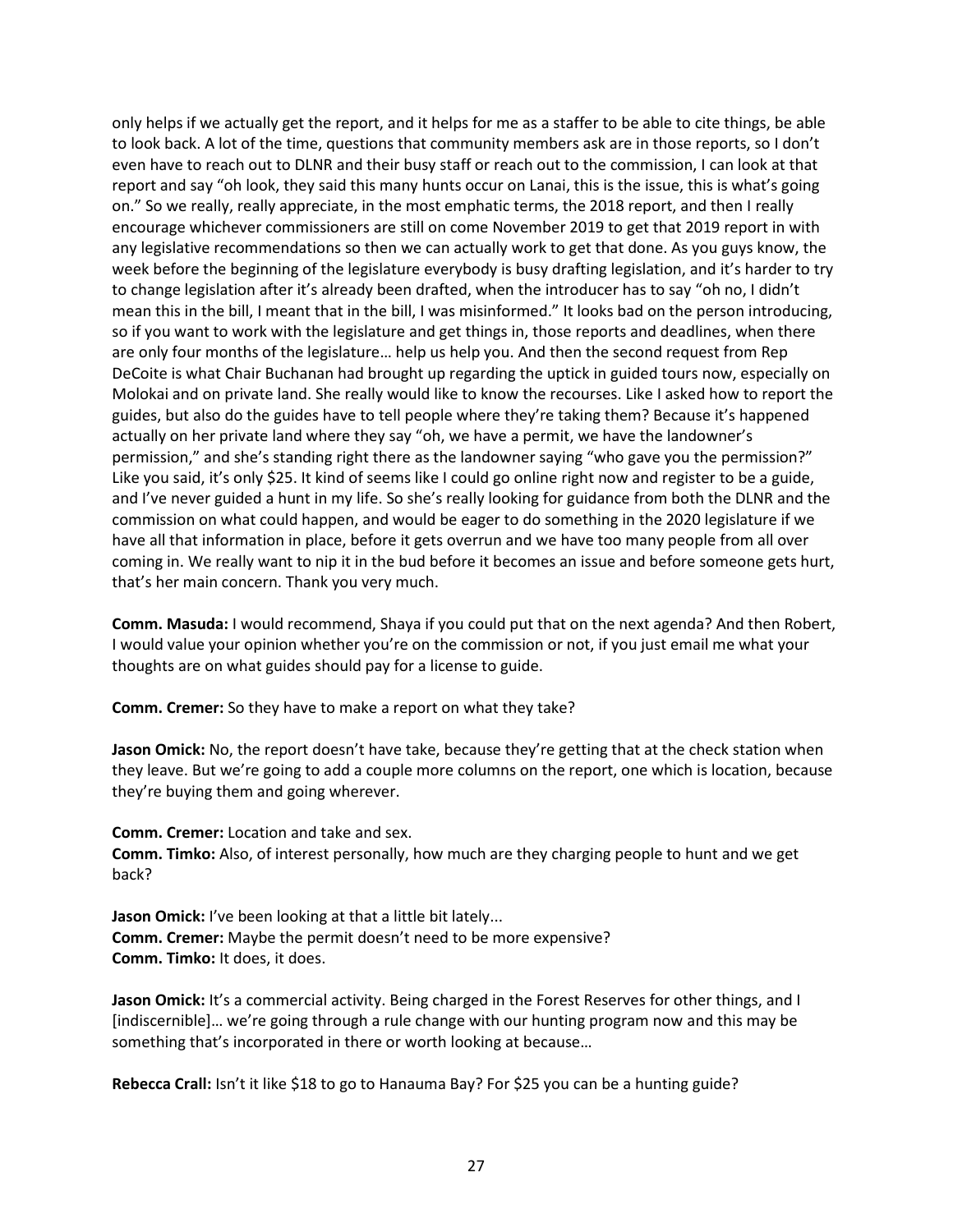**Comm. Ruidas:** With that hunting guide stuff, we have guides on Lanai. But we have the private side, and then we have the state side. So the state hunting side you have to go with the lottery at a certain time and apply with the applicant as far as being a guide. On the other side, they used to allow guides but now they don't because it's different management. I think like for Molokai Ranch, because it's a private entity, is it easier? You're not supposed to do it on private land.

**Comm. Kohatsu:** You know your Lanai hunt? There's specific language on the flyer usually to the effect of no commercial activity, so they're "hunter assistants," they're not guides. I had a DOCARE guy on Big Island tell me "oh, you guys cannot have commercial activity inside of state land." Although you have to buy a license to be a guide, so you just buy a license to the term "guide" but technically the guy was telling me that I guess you cannot be compensated for such an activity, I don't know. I couldn't find it in the law at that time, this was many years ago.

**Comm. Masuda:** You'd think to be a guide, you have to take some kind of test, yeah?

**Jason Omick:** You have to have a hunting license which means you went through hunter education, and everyone with you has to have that too.

**Comm. Masuda:** But isn't there some kind of standard they have to meet?

**Comm. Ruidas:** No. It's like you said with game bird permits to raise birds, it's the same thing; you just pay the money and you've got the license. So we should talk about this stuff, that's why in the first meeting I brought up hunting licenses.

**Comm. Masuda:** And it should be a standard. Other states must have guides, they must take tests to be a guide.

**Comm. Kohatsu:** They pay big dollars for some areas. No one is going to pay big dollars here because our areas are junk, but like I told you, I had a DOCARE person tell me that commercial activity is illegal. To be called a "guide" on state land, they have to pay \$25, but they can't have any commercial compensation for such an activity, per whatever the DOCARE guy told me.

**Comm. Buchanan:** I think it's only illegal if it's in a conservation district. Because if it's in a conservation district, then you need a conservation district use permit. So if it's not in state lands and it's in public hunting, you can, it's not a commercial… it's like you cannot drive an ATV on the beach.

**Shaya Honarvar:** We are looking into it, there's a legal fellow looking into it.

**Comm. Buchanan:** It's extremely difficult, because there are so many layers of overlapping… Why would DLNR give a permit, a hunting license for wildlife control on Department of Hawaiian Home Lands when Department of Hawaiian Home Lands has a no hunting policy? But yet they can give you a wildlife control permit to shoot deer on Hawaiian Homestead lands when Hawaiian Homestead lands policy and regulation says absolutely no hunting.

**Jason Omick:** But a wildlife control permit is controlling wildlife, not actually hunting.

**Comm. Buchanan:** But it's in total the kine of no hunting on DHHL land, it says right here.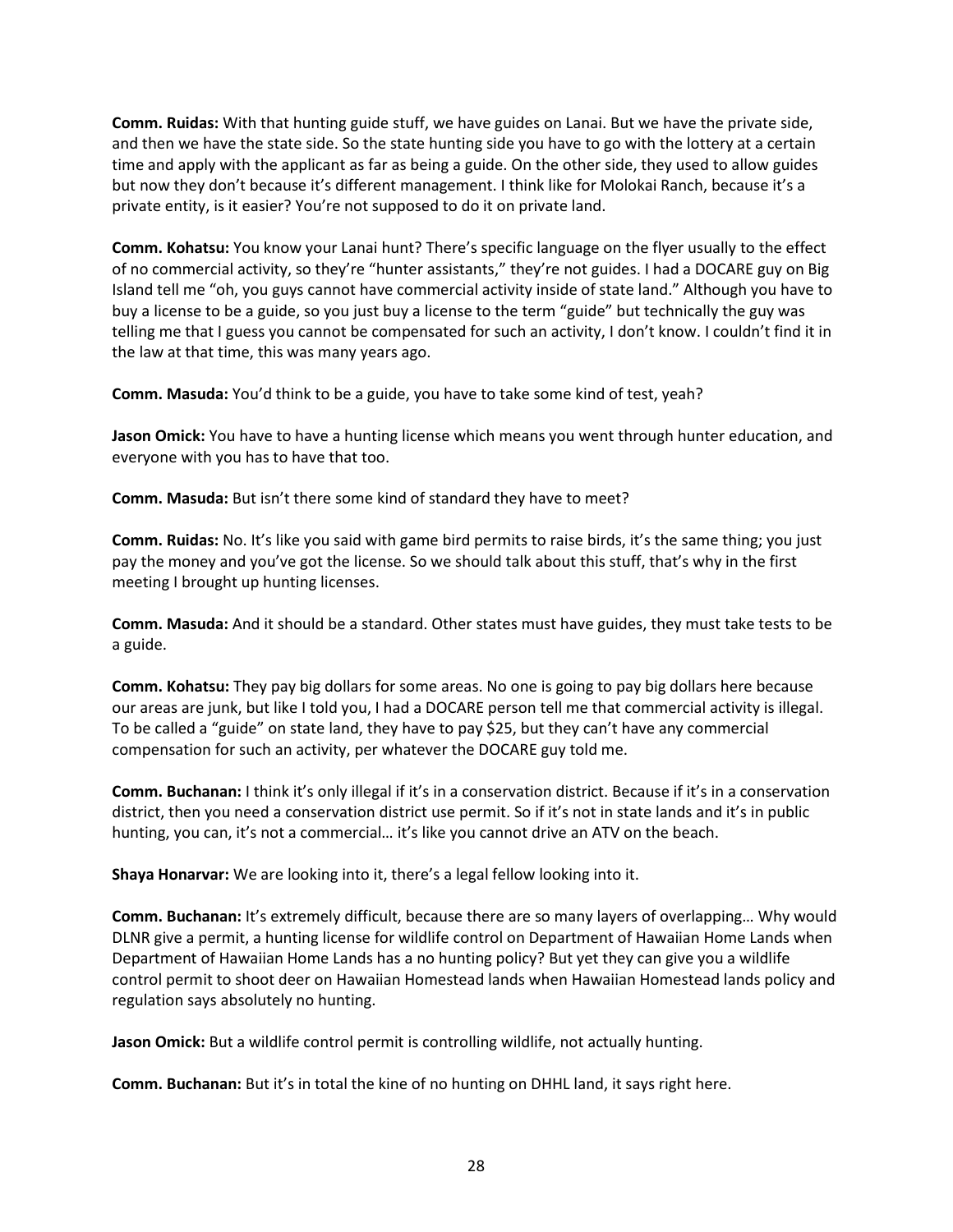**Comm. Masuda:** But Kauai DHHL allows hunting because we get a license or something.

**Comm. Buchanan:** So why cannot I as a beneficiary hunt in my yard when you're just going to go make a special permit for them over there to go hunt on DHHL lands? That's what I mean, too many arbitrary and not set protocols in state that they follow. Sounds like the access issues on Maui.

### **Comm. Cremer:** With your practitioner rights you're not able to?

**Comm. Buchanan:** Well, we're just going to go, but within the law, right? Like the Kauai guy, right, he only got away because he could prove that historically that was his ahupuaa where he historically hunted, he and his family. He never jumped in a car and went to Hanalei to hunt and trespassed. He would have been guilty of that, I wouldn't go outside of my normal family practitioner… I made my own map. Lori Buchanan's historical practices use map. I put all the areas where I practice my cultural activities. And so if I get arrested, I just say "this is my use map, this is where I've done this for years." Okay, we're over time, thank you for hanging in there guys, I really appreciate it. Thank you Deputy for coming, even though you never knew we had a meeting. Tell our rep we said thank you, and to please not do any more deer eradication bills without consulting with us or her constituents…

**Comm. Masuda:** Madam Chair, I would like to extend our sincere gratitude for you leadership this past year.

**Comm. Buchanan:** Thank you very much, I appreciate that. Thank you Shaya, love you, you're so efficient.

### **ITEM 5. Set future meeting schedule and potential Agenda items.**

**Comm. Buchanan:** And then it's in the report, I'll get the Legislative Report to you. Administrator Smith suggested that we advocate for an executive secretary for this commission, because you guys are doing double duty.

**Jason Omick:** Can I ask you guys question, do you guys get any comments on the… remember back in the day, we used to give out a free hunting license out to 65 year old seniors and residents?

**Comm. Ruidas:** Yeah, they like them free.

**Jason Omick:** Now we have the game mammals or game bird conservation stamp on there, so they still get the license, but you still need the stamp to hunt game mammals or game birds. Do people ask you guys, or complain, if they want it free all the way across the board?

**Comm. Buchanan:** They like it free all the way across the board but they're still going to pay for the stamps…

**Jason Omick:** Before I end that sentence, those funds go right back in the Wildlife Revolving Fund to help us do everything else on the ground. The statute says \$10 for the…

**Comm. Ruidas:** Even for \$10, when they get old, they get cheap. I say "it's part of the program," but they say "we should be grandfathered, because all these years we've been paying." And I see their point, they're old, they don't have many years of hunting, but I see their point. On Lanai, they have to